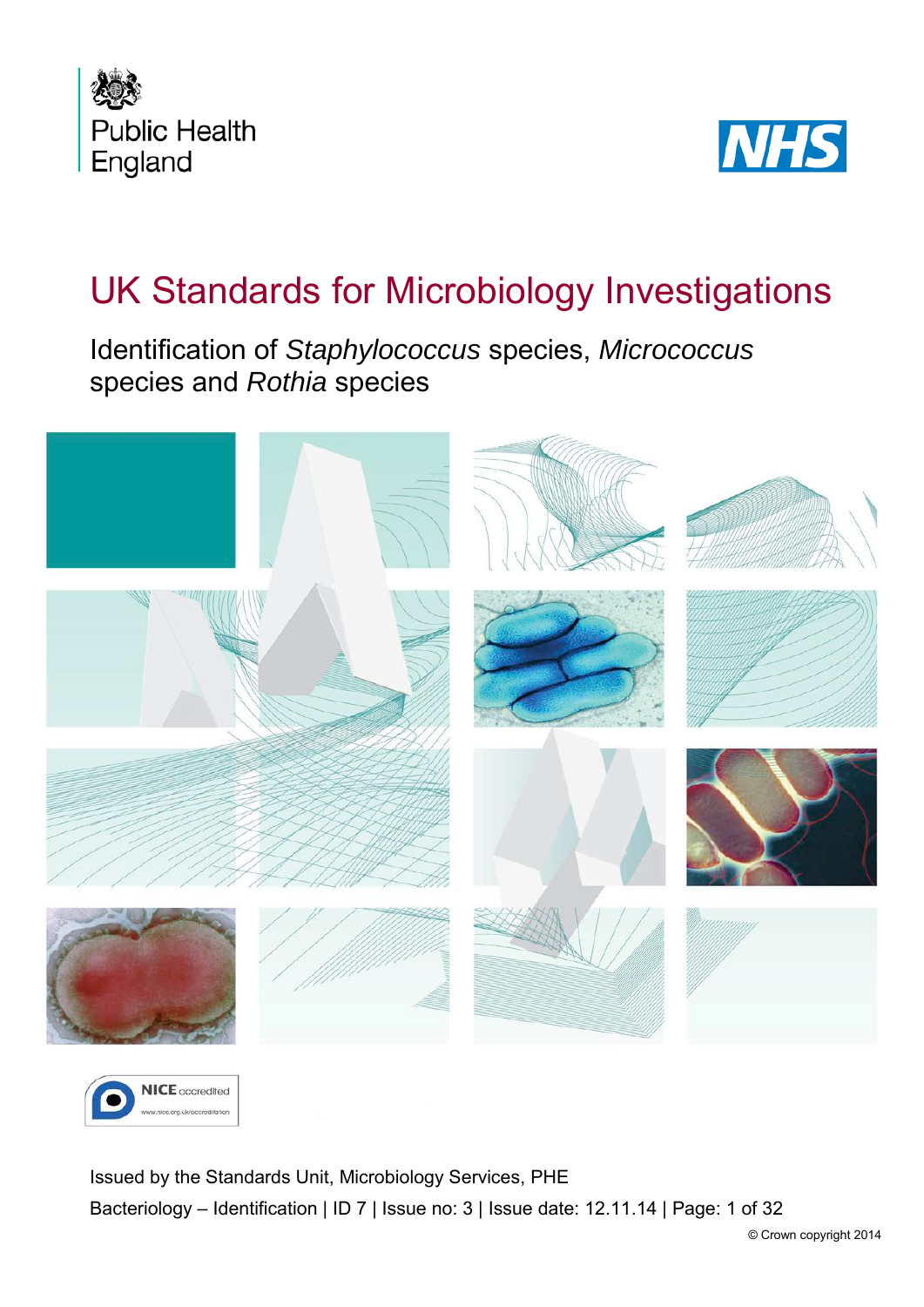# **Acknowledgments**

UK Standards for Microbiology Investigations (SMIs) are developed under the auspices of Public Health England (PHE) working in partnership with the National Health Service (NHS), Public Health Wales and with the professional organisations whose logos are displayed below and listed on the website [https://www.gov.uk/uk](https://www.gov.uk/uk-standards-for-microbiology-investigations-smi-quality-and-consistency-in-clinical-laboratories)[standards-for-microbiology-investigations-smi-quality-and-consistency-in-clinical](https://www.gov.uk/uk-standards-for-microbiology-investigations-smi-quality-and-consistency-in-clinical-laboratories)[laboratories.](https://www.gov.uk/uk-standards-for-microbiology-investigations-smi-quality-and-consistency-in-clinical-laboratories) SMIs are developed, reviewed and revised by various working groups which are overseen by a steering committee (see [https://www.gov.uk/government/groups/standards-for-microbiology-investigations](https://www.gov.uk/government/groups/standards-for-microbiology-investigations-steering-committee)[steering-committee\)](https://www.gov.uk/government/groups/standards-for-microbiology-investigations-steering-committee).

The contributions of many individuals in clinical, specialist and reference laboratories who have provided information and comments during the development of this document are acknowledged. We are grateful to the Medical Editors for editing the medical content.

For further information please contact us at:

Standards Unit Microbiology Services Public Health England 61 Colindale Avenue London NW9 5EQ

E-mail: [standards@phe.gov.uk](mailto:standards@phe.gov.uk)

Website: [https://www.gov.uk/uk-standards-for-microbiology-investigations-smi-quality](https://www.gov.uk/uk-standards-for-microbiology-investigations-smi-quality-and-consistency-in-clinical-laboratories)[and-consistency-in-clinical-laboratories](https://www.gov.uk/uk-standards-for-microbiology-investigations-smi-quality-and-consistency-in-clinical-laboratories)

UK Standards for Microbiology Investigations are produced in association with:



Logos correct at time of publishing.

Bacteriology – Identification | ID 7 | Issue no: 3 | Issue date: 12.11.14 | Page: 2 of 32 UK Standards for Microbiology Investigations | Issued by the Standards Unit, Public Health England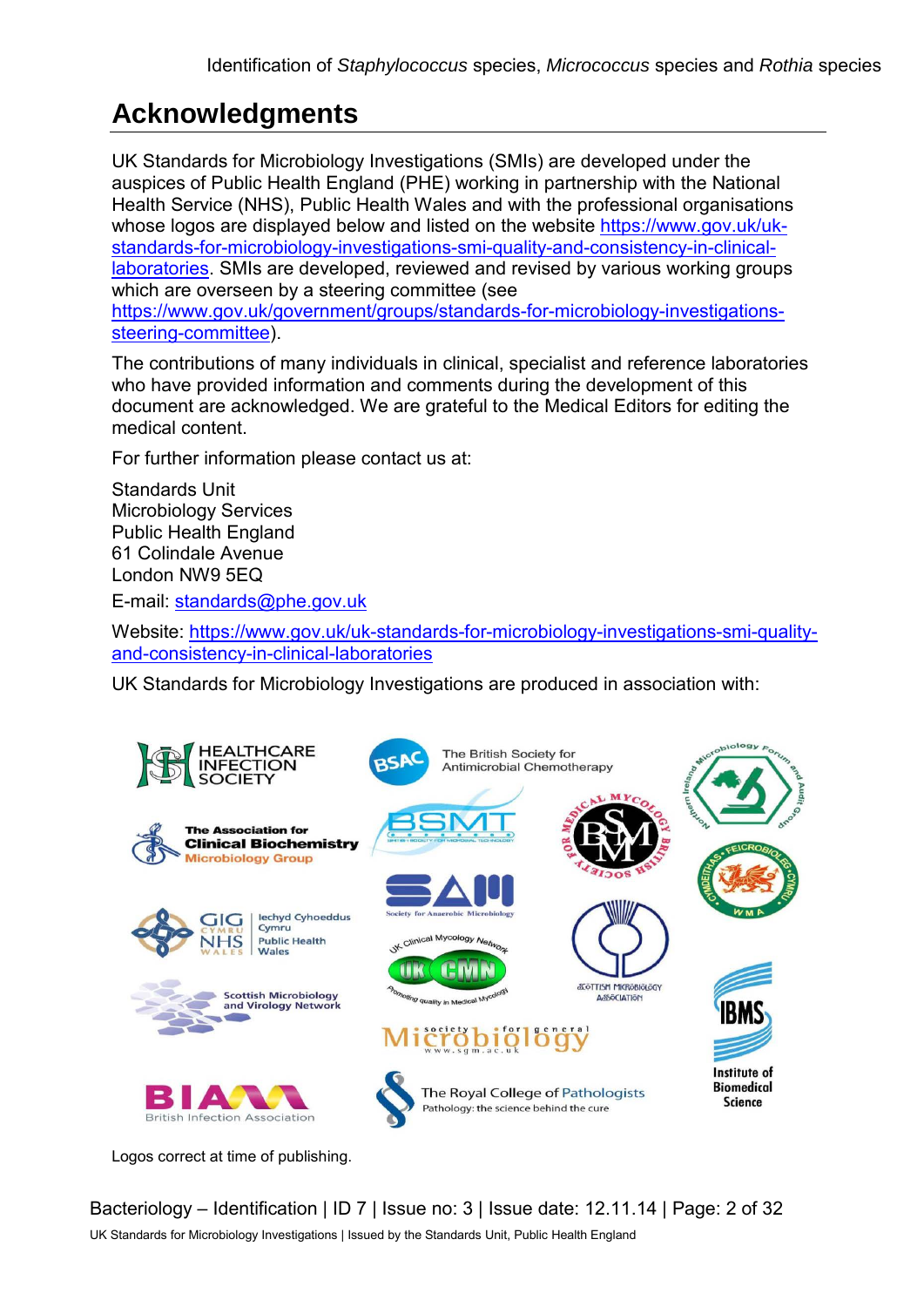# **Contents**

| UK STANDARDS FOR MICROBIOLOGY INVESTIGATIONS: SCOPE AND PURPOSE 6 |                                                                      |  |  |  |
|-------------------------------------------------------------------|----------------------------------------------------------------------|--|--|--|
|                                                                   |                                                                      |  |  |  |
|                                                                   |                                                                      |  |  |  |
|                                                                   |                                                                      |  |  |  |
| $\blacktriangleleft$                                              |                                                                      |  |  |  |
| $\mathbf{2}$                                                      |                                                                      |  |  |  |
| 3                                                                 |                                                                      |  |  |  |
| 4                                                                 | <b>IDENTIFICATION OF STAPHYLOCOCCUS SPECIES, MICROCOCCUS SPECIES</b> |  |  |  |
| 5                                                                 |                                                                      |  |  |  |
| 6                                                                 |                                                                      |  |  |  |
| $\overline{7}$                                                    | NOTIFICATION TO PHE OR EQUIVALENT IN THE DEVOLVED                    |  |  |  |
|                                                                   |                                                                      |  |  |  |



NICE has accredited the process used by Public Health England to produce Standards for Microbiology Investigations. Accreditation is valid for 5 years from July 2011. More information on accreditation can be viewed at www.nice.org.uk/accreditation.

For full details on our accreditation visit: www.nice.org.uk/accreditation.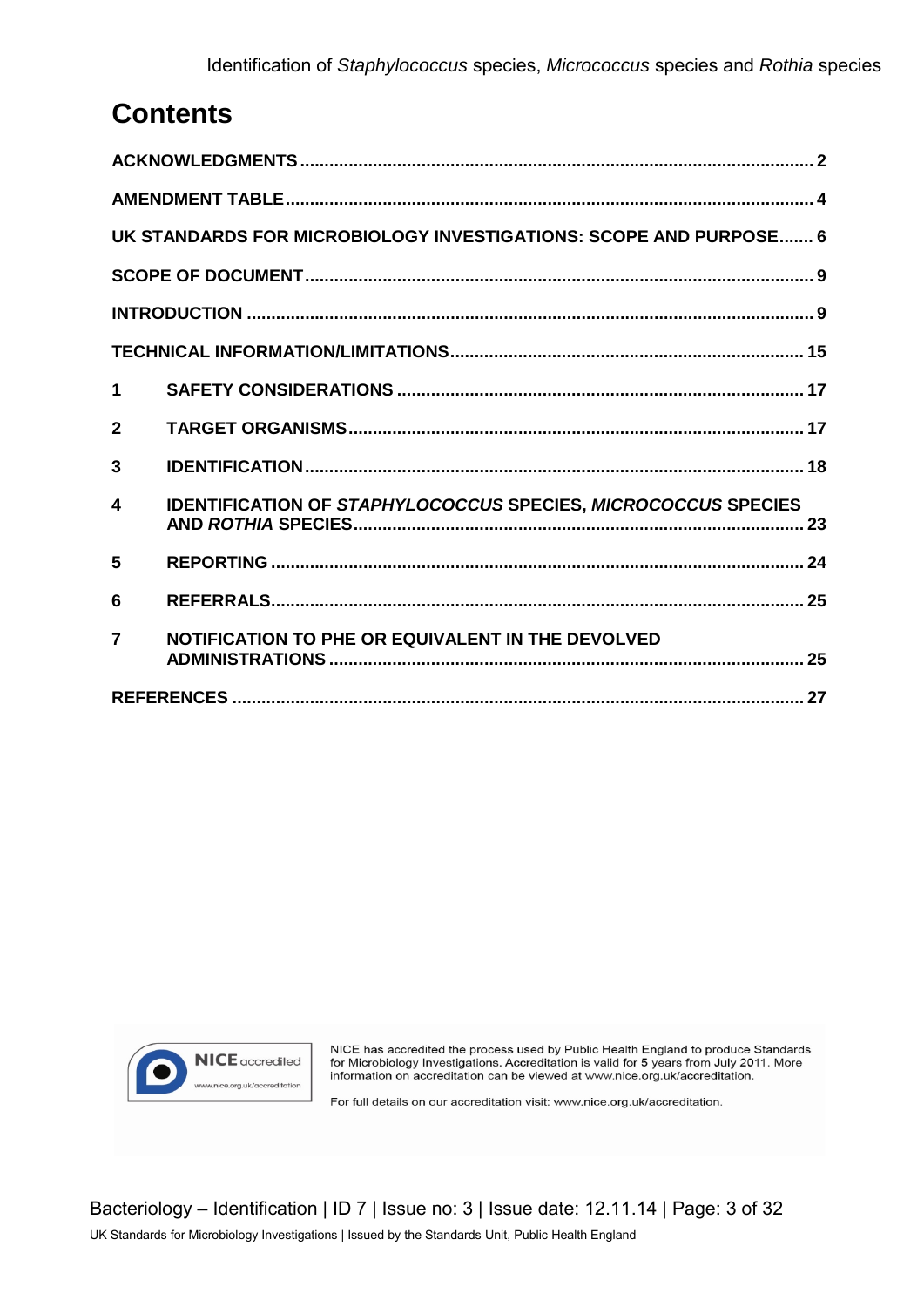# **Amendment Table**

Each SMI method has an individual record of amendments. The current amendments are listed on this page. The amendment history is available from [standards@phe.gov.uk.](mailto:standards@phe.gov.uk)

New or revised documents should be controlled within the laboratory in accordance with the local quality management system.

| Amendment No/Date.                           | 5/12.11.14                                                                                                                                                  |
|----------------------------------------------|-------------------------------------------------------------------------------------------------------------------------------------------------------------|
| Issue no. discarded.                         | 2.3                                                                                                                                                         |
| Insert Issue no.                             | 3                                                                                                                                                           |
| Section(s) involved                          | <b>Amendment</b>                                                                                                                                            |
| Whole document.                              | Hyperlinks updated to gov.uk.                                                                                                                               |
| Page 2.                                      | Updated logos added.                                                                                                                                        |
| Whole document.                              | Document presented in a new format.                                                                                                                         |
| Scope of document.                           | The scope has been updated to include webpage<br>links for B 29 and ID 4 documents.                                                                         |
|                                              | The taxonomy of Staphylococcus, Micrococcus<br>and Rothia species has been updated.                                                                         |
| Introduction.                                | More information has been added to the<br>Characteristics section. The medically important<br>species are mentioned and their characteristics<br>described. |
|                                              | Use of up-to-date references.                                                                                                                               |
|                                              | Section on Principles of Identification has been<br>updated to reflect rapid methods used for<br>identification.                                            |
| <b>Technical</b><br>Information/Limitations. | Addition of information regarding agar media,<br>coagulase test and common issues with S. aureus<br>has been described and referenced.                      |
| Target Organisms.                            | The section on the Target organisms has been<br>updated and presented clearly. References have<br>been updated.                                             |
|                                              | Minor amendments have been made to 3.1 and<br>3.2.                                                                                                          |
| Identification.                              | 3.3 and 3.4 have been updated to reflect<br>standards in practice.                                                                                          |
|                                              | Subsection 3.5 has been updated to include the<br>Rapid Molecular Methods.                                                                                  |

Bacteriology – Identification | ID 7 | Issue no: 3 | Issue date: 12.11.14 | Page: 4 of 32

UK Standards for Microbiology Investigations | Issued by the Standards Unit, Public Health England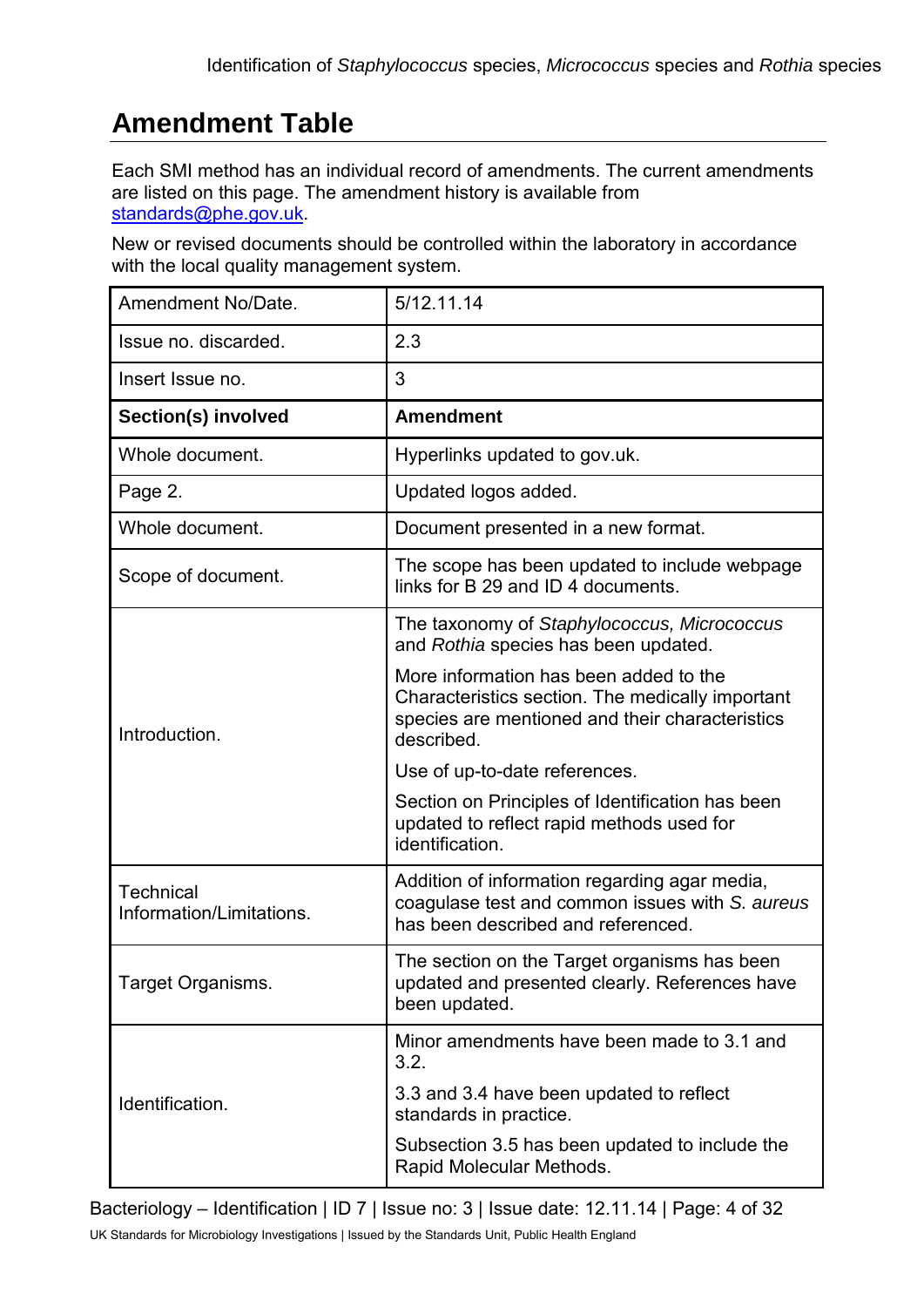| <b>Identification Flowchart.</b> | Modification of flowchart for identification of<br>species has been made for easy guidance. |
|----------------------------------|---------------------------------------------------------------------------------------------|
| Reporting.                       | Subsection 5.1 - 5.4 has been updated to reflect<br>reporting practice.                     |
| Referral.                        | The address of the reference laboratory has been<br>updated.                                |
| References.                      | Some references updated.                                                                    |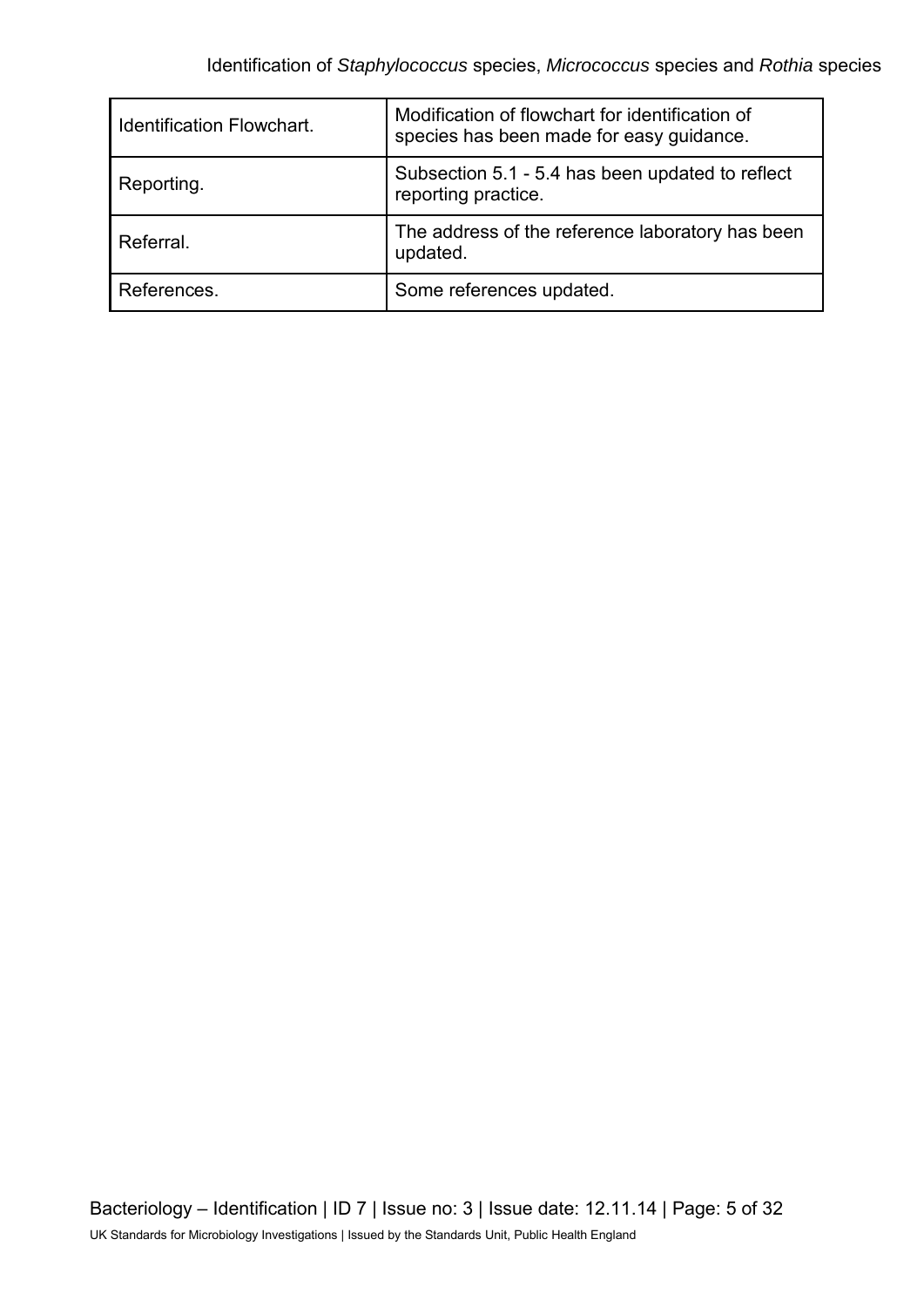# UK Standards for Microbiology Investigations<sup>[#](#page-0-0)</sup>: **Scope and Purpose**

### **Users of SMIs**

- SMIs are primarily intended as a general resource for practising professionals operating in the field of laboratory medicine and infection specialties in the UK.
- SMIs provide clinicians with information about the available test repertoire and the standard of laboratory services they should expect for the investigation of infection in their patients, as well as providing information that aids the electronic ordering of appropriate tests.
- SMIs provide commissioners of healthcare services with the appropriateness and standard of microbiology investigations they should be seeking as part of the clinical and public health care package for their population.

#### **Background to SMIs**

SMIs comprise a collection of recommended algorithms and procedures covering all stages of the investigative process in microbiology from the pre-analytical (clinical syndrome) stage to the analytical (laboratory testing) and post analytical (result interpretation and reporting) stages.

Syndromic algorithms are supported by more detailed documents containing advice on the investigation of specific diseases and infections. Guidance notes cover the clinical background, differential diagnosis, and appropriate investigation of particular clinical conditions. Quality guidance notes describe laboratory processes which underpin quality, for example assay validation.

Standardisation of the diagnostic process through the application of SMIs helps to assure the equivalence of investigation strategies in different laboratories across the UK and is essential for public health surveillance, research and development activities.

### **Equal Partnership Working**

 $\overline{a}$ 

SMIs are developed in equal partnership with PHE, NHS, Royal College of Pathologists and professional societies.

The list of participating societies may be found at [https://www.gov.uk/uk-standards-for](https://www.gov.uk/uk-standards-for-microbiology-investigations-smi-quality-and-consistency-in-clinical-laboratories)[microbiology-investigations-smi-quality-and-consistency-in-clinical-laboratories.](https://www.gov.uk/uk-standards-for-microbiology-investigations-smi-quality-and-consistency-in-clinical-laboratories) Inclusion of a logo in an SMI indicates participation of the society in equal partnership and support for the objectives and process of preparing SMIs. Nominees of professional societies are members of the Steering Committee and Working Groups which develop SMIs. The views of nominees cannot be rigorously representative of the members of their nominating organisations nor the corporate views of their organisations. Nominees act as a conduit for two way reporting and dialogue. Representative views are sought through the consultation process.

SMIs are developed, reviewed and updated through a wide consultation process.

<sup>#</sup> Microbiology is used as a generic term to include the two GMC-recognised specialties of Medical Microbiology (which includes Bacteriology, Mycology and Parasitology) and Medical Virology.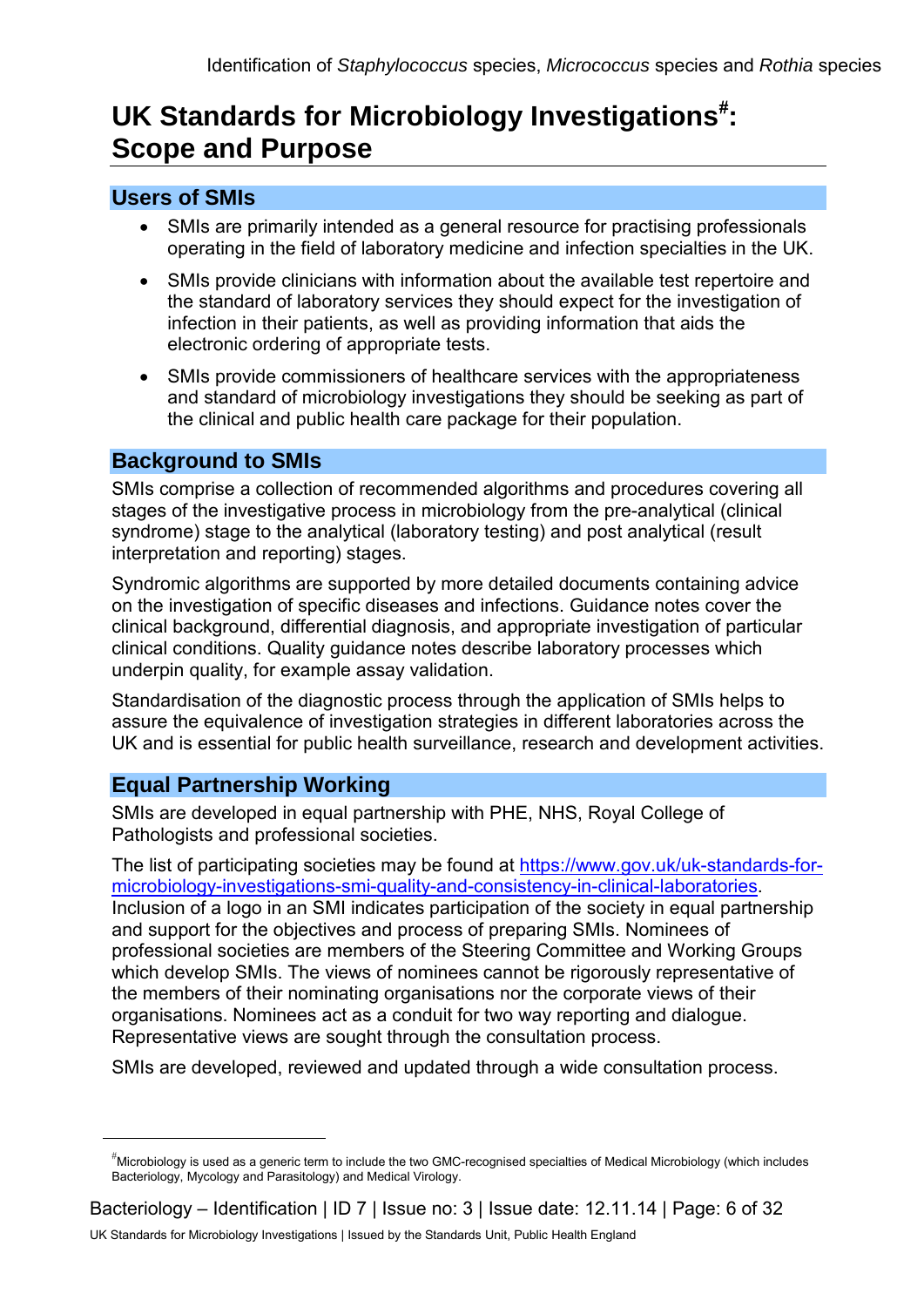#### **Quality Assurance**

NICE has accredited the process used by the SMI Working Groups to produce SMIs. The accreditation is applicable to all guidance produced since October 2009. The process for the development of SMIs is certified to ISO 9001:2008.

SMIs represent a good standard of practice to which all clinical and public health microbiology laboratories in the UK are expected to work. SMIs are NICE accredited and represent neither minimum standards of practice nor the highest level of complex laboratory investigation possible. In using SMIs, laboratories should take account of local requirements and undertake additional investigations where appropriate. SMIs help laboratories to meet accreditation requirements by promoting high quality practices which are auditable. SMIs also provide a reference point for method development.

The performance of SMIs depends on competent staff and appropriate quality reagents and equipment. Laboratories should ensure that all commercial and in-house tests have been validated and shown to be fit for purpose. Laboratories should participate in external quality assessment schemes and undertake relevant internal quality control procedures.

#### **Patient and Public Involvement**

The SMI Working Groups are committed to patient and public involvement in the development of SMIs. By involving the public, health professionals, scientists and voluntary organisations the resulting SMI will be robust and meet the needs of the user. An opportunity is given to members of the public to contribute to consultations through our open access website.

#### **Information Governance and Equality**

PHE is a Caldicott compliant organisation. It seeks to take every possible precaution to prevent unauthorised disclosure of patient details and to ensure that patient-related records are kept under secure conditions.

The development of SMIs are subject to PHE Equality objectives [https://www.gov.uk/government/organisations/public-health-england/about/equality](https://www.gov.uk/government/organisations/public-health-england/about/equality-and-diversity)[and-diversity.](https://www.gov.uk/government/organisations/public-health-england/about/equality-and-diversity) The SMI Working Groups are committed to achieving the equality objectives by effective consultation with members of the public, partners, stakeholders and specialist interest groups.

### **Legal Statement**

Whilst every care has been taken in the preparation of SMIs, PHE and any supporting organisation, shall, to the greatest extent possible under any applicable law, exclude liability for all losses, costs, claims, damages or expenses arising out of or connected with the use of an SMI or any information contained therein. If alterations are made to an SMI, it must be made clear where and by whom such changes have been made.

The evidence base and microbial taxonomy for the SMI is as complete as possible at the time of issue. Any omissions and new material will be considered at the next review. These standards can only be superseded by revisions of the standard, legislative action, or by NICE accredited guidance.

SMIs are Crown copyright which should be acknowledged where appropriate.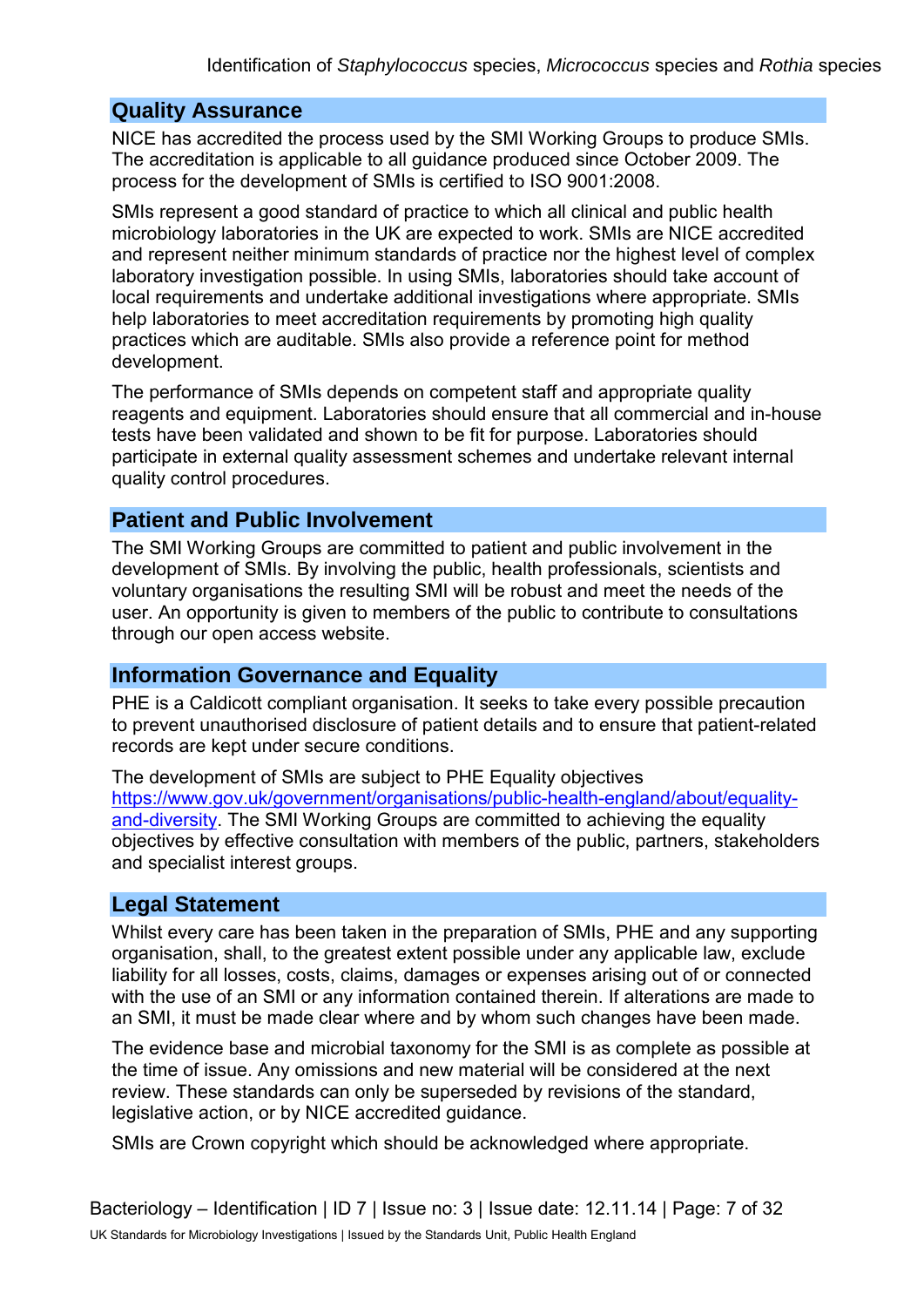### **Suggested Citation for this Document**

Public Health England. (2014). Identification of *Staphylococcus* species, *Micrococcus* species and *Rothia* species . UK Standards for Microbiology Investigations. ID 7 Issue 3. [https://www.gov.uk/uk-standards-for-microbiology-investigations-smi-quality-and](https://www.gov.uk/uk-standards-for-microbiology-investigations-smi-quality-and-consistency-in-clinical-laboratories)[consistency-in-clinical-laboratories](https://www.gov.uk/uk-standards-for-microbiology-investigations-smi-quality-and-consistency-in-clinical-laboratories)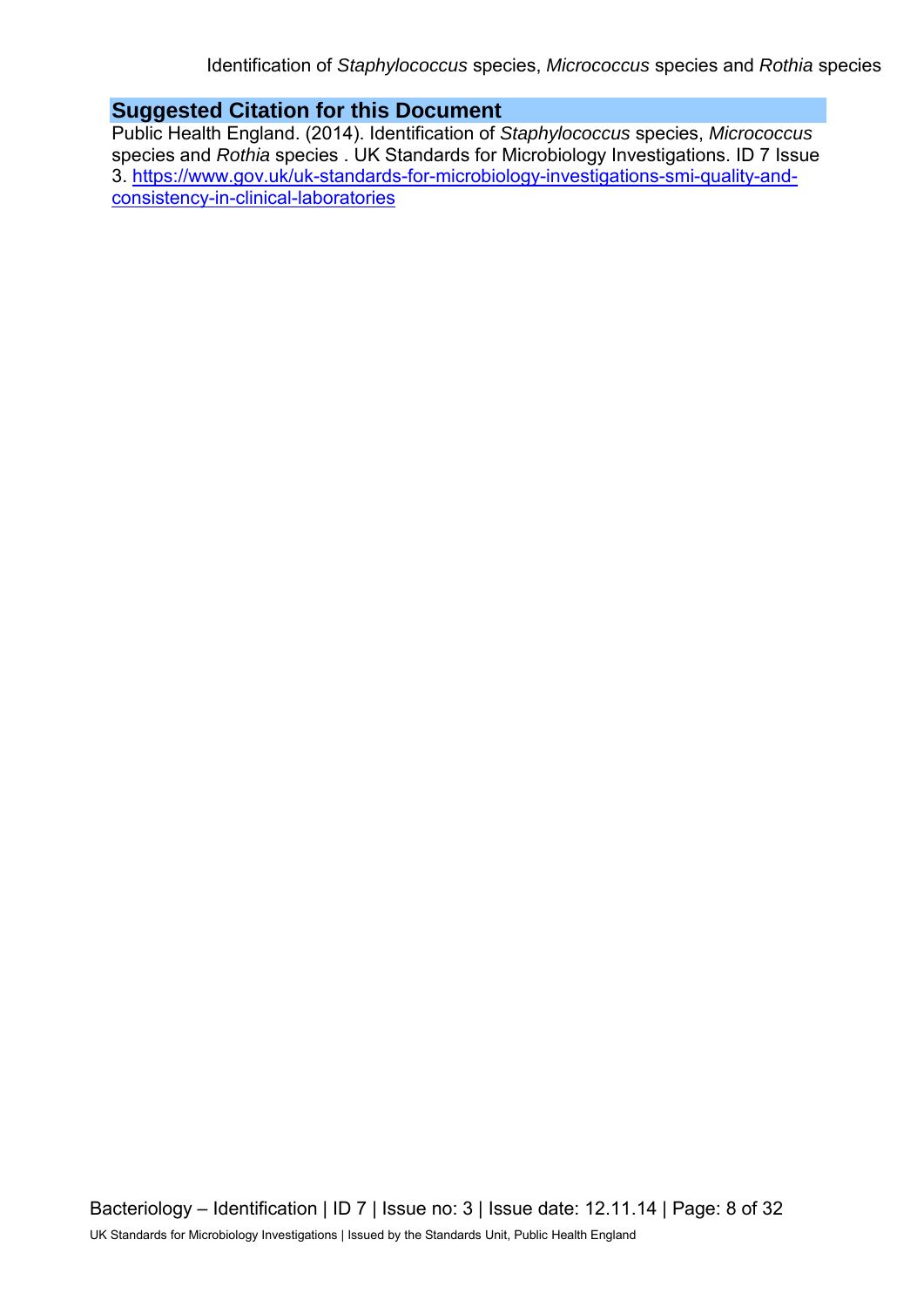# **Scope of Document**

This SMI describes the identification of *Staphylococcus* species, *Micrococcus* species and *Rothia* species. Details on MRSA screening can be found in [B 29 - Investigation](https://www.gov.uk/government/collections/standards-for-microbiology-investigations-smi#bacteriology)  [of Specimens for Screening MRSA.](https://www.gov.uk/government/collections/standards-for-microbiology-investigations-smi#bacteriology)

For the identification of catalase negative Gram positive cocci, see [ID 4 - Identification](https://www.gov.uk/government/collections/standards-for-microbiology-investigations-smi#identification)  of *Streptococcus* species, *Enterococcus* [species and Morphologically Similar](https://www.gov.uk/government/collections/standards-for-microbiology-investigations-smi#identification)  [Organisms.](https://www.gov.uk/government/collections/standards-for-microbiology-investigations-smi#identification)

This SMI should be used in conjunction with other SMIs.

# **Introduction**

### **Taxonomy**

Taxonomically, the genus *Staphylococcus* is in the bacterial family Staphylococcaceae*,* which includes five lesser known genera*, Gemella, [Jeotgalicoccus,](http://www.bacterio.cict.fr/ijk/jeotgalicoccus.html) [Macrococcus,](http://www.bacterio.cict.fr/m/macrococcus.html) [Nosocomiicoccus](http://www.bacterio.cict.fr/n/nosocomiicoccus.html) and [Salinicoccus](http://www.bacterio.cict.fr/s/salinicoccus.html)*. There are currently 47 recognised species of staphylococci and 21 subspecies most of which are found only in lower mammals<sup>1</sup>. The staphylococci most frequently associated with human infection are *S. aureus, S. epidermidis* and *S. saprophyticus*. Other *Staphylococcus*  species may also be associated with human infection<sup>2</sup>.

The genus *Micrococcus* belongs to the bacterial family Micrococcaceae which currently contains 16 species. These have been isolated from human skin, animal and dairy products as well as environment (water, dust and soil)<sup>3</sup>. Some of these species have been re-classified to other genera. Former members of the genus *Micrococcus*, now assigned to other genera, include *Arthrobacter agilis*, *Nesterenkonia halobia, Kocuria kristinae*, *K. rosea, K. varians, Kytococcus sedentarius*, and *Dermacoccus nishinomiyaensis*. The *Micrococcus* species that are associated with infections are *Micrococcus luteus* and *Micrococcus lylae*.

The genus *Rothia* belonged to the bacterial family Actinomycetaceae as described by Georg and Brown in 1967 but more recent molecular studies placed the genus in the family Micrococcaceae, suborder *Micrococcineae*, order *Actinomycetales*, subclass *Actinobacteridae* and class *Actinobacteria*. It is therefore in the same family as the genera *Micrococcus*, *Arthrobacter*, *Kocuria*, *Nesterenkonia*, *Renibacterium* and *Stomatococcus*, all of which show characteristic signature nucleotides in their 16S rDNA sequences<sup>4</sup>. There are currently 6 species, *Rothia dentocariosa* and *Rothia* mucilaginosa are the only two which have been known to cause infections in humans<sup>5</sup>.

# **Characteristics**

*Staphylococcus* species are Gram positive, non-motile, non-sporing cocci of varying size occurring singly, in pairs and in irregular clusters. Colonies are opaque and may be white or cream and occasionally yellow or orange. The optimum growth temperature is 30°C-37°C. They are facultative anaerobes and have a fermentative metabolism. *Staphylococcus* species are usually catalase positive and are also oxidase negative with the exception of the *S. sciuri* group (*S. sciuri, S. lentus* and *S. vitulinus*), *S. fleuretti* and the *Macrococcus* group to which *S. caseolyticus* has been assigned<sup>2,6,7</sup>. This is also a distinguishing factor from the genus streptococci, which are catalase negative, and have a different cell wall composition to staphylococci.

Bacteriology – Identification | ID 7 | Issue no: 3 | Issue date: 12.11.14 | Page: 9 of 32 UK Standards for Microbiology Investigations | Issued by the Standards Unit, Public Health England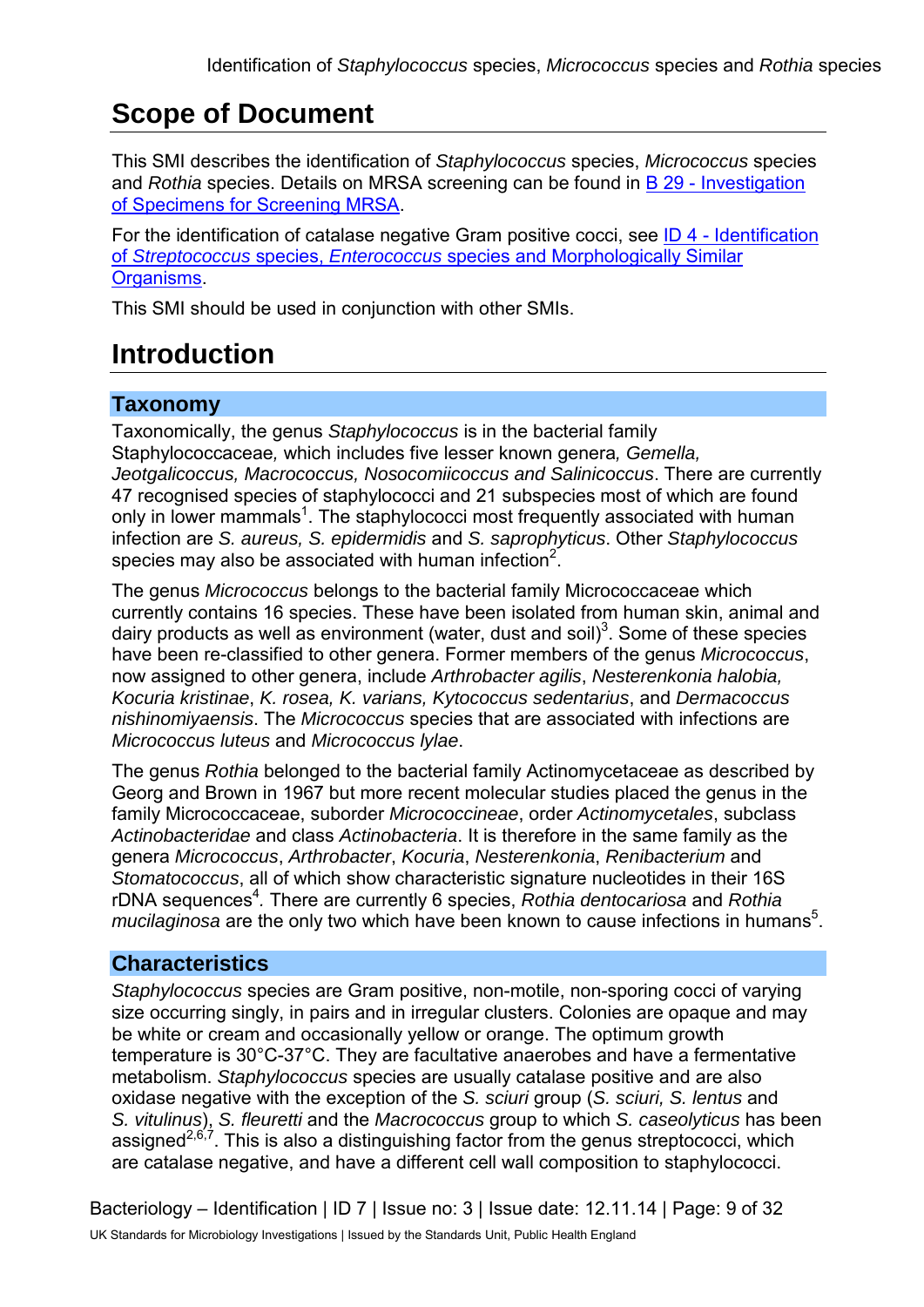Nitrate is often reduced to nitrite. Some species are susceptible to lysis by lysostaphin but not lysozyme and are able to grow in 6.5% sodium chloride. Some species produce extracellular toxins. Staphylococci may be identified by the production of deoxyribonuclease (DNase) and/or a heat-stable DNase (thermostable nuclease) $^{8}$ .

### **Coagulase positive staphylococci**

#### *Staphylococcus aureus*

*S. aureus* are cocci that form irregular grape-like clusters. They are non-motile, nonsporing and catalase positive. They grow rapidly and abundantly under aerobic conditions. On blood agar, they appear as glistening, smooth, entire, raised, translucent colonies that often have a golden pigment. The colonies are 2-3mm in diameter after 24hr incubation and most strains show β-haemolysis surrounding the colonies.

There are currently 2 subspecies *of S. aureus*; these are *S. aureus* subspecies *aureus* and *S. aureus* subspecies *anaerobius.*

*S. aureus* **subspecies** *aureus* is commonly isolated from human clinical specimens. All strains are able to grow on thioglycolate medium within 24hr. Most strains produce a wide zone of strong haemolysis within 24 to 36hr. They show positivity for Dglucose, D-fructose, D-mannose, D-maltose, D-lactose, D-trehalose, D-mannitol, sucrose, N-acetyl-glucosamine, D-celiobiose, and D-turanose; meanwhile, no acid production was demonstrated by utilization of D-ribose, xylitol, xylose, D-melibiose, raffinose, L-arabinose, and a-methyl-D-glucoside. They are also positive for catalase, coagulase, and benzidine reactions and are capable of nitrate reduction and acetylmethylcarbinol (acetoin) production. Results for DNase, clumping factor, urease, arginine dihydrolase, pyrrolidonyl arylamidase, leucine arylamidase, β-*N*-acetylglucosaminidase, α-chymotrypsin, α-glucosidase, β-glucosidase, alkaline phosphatase, esterase C-4 and C-8, lipase (C-14), phosphatase acid, and naphthol- AS-BI-phosphohydrolase are positive.

There is no production of oxidase, α-galactosidase, β- glucoronidase, β-galactosidase, valine arylamidase, cystine arylamidase, arginine arylamidase, trypsin, ornithine decarboxylase, α-mannosidase, and α-fucosidase. All strains are resistant to novobiocin<sup>9</sup>.

*S. aureus* **subspecies** *anaerobius* is rarely isolated from clinical specimens. They are 0.8 to 1.0µm in diameter and occur singly, in pairs, and predominantly in irregular clusters. On the primary isolation medium, growth is obtained only in media that are supplemented with blood, serum, or egg yolk and incubated microaerobically or anaerobically. Colonies on blood agar after 2 days of incubation are very small (1 to 3mm in diameter), low convex, circular, entire, smooth, glistening, and opaque. Pigment is not produced. Luxuriant growth is obtained on Dorset egg medium, with colony diameters of 4 to 6mm. The strains produce unevenly disseminated growth on brain heart infusion agar after 3 days of microaerophilic incubation. They grow as dwarf colonies, among which a few colonies of normal size are observed<sup>10</sup>

It grows poorly aerobically and growth may be  $CO<sub>2</sub>$  dependent. It is slide coagulase negative and thermonuclease negative and may be catalase negative. Strains may be identified by better growth anaerobically and they may give a positive coagulase test result. However, because growth may be poor, the coagulase result may be negative and suspected isolates should be referred to the Reference Laboratory.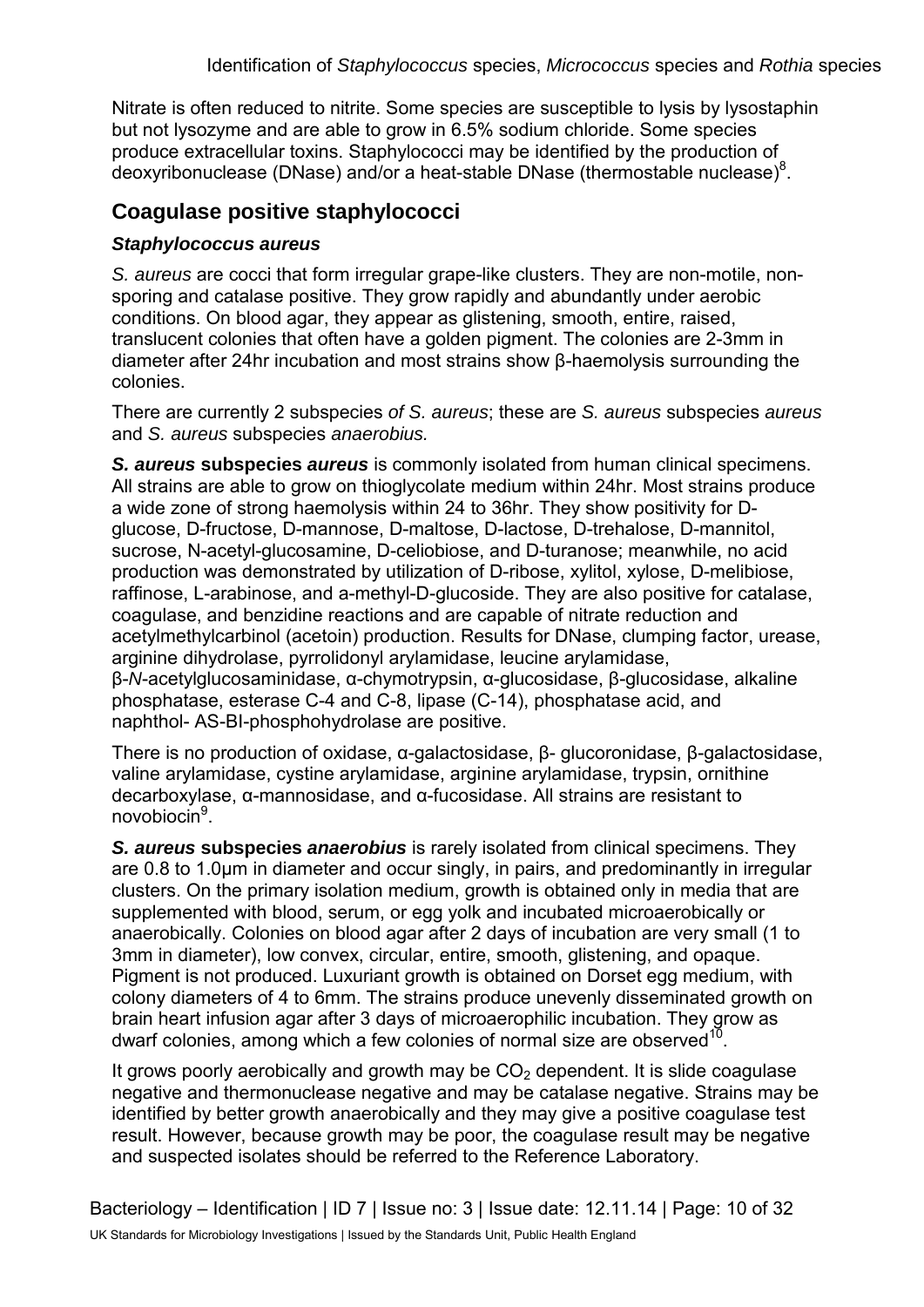*Staphylococcus aureus* may be associated with severe infection and it is important to distinguish it from the opportunistic coagulase negative staphylococci. In routine laboratory practice, the production of coagulase is frequently used as the sole criterion to distinguish *S. aureus* from other staphylococci. It is also important to note that coagulase negative strains of *S. aureus* have been reported<sup>11</sup>.

Other coagulase positive staphylococcal species such as *S. hyicus*, *S. schleiferi* subspecies *coagulans*, *S. pseudintermedius* or *S. intermedius* may be coagulase positive but have been found only occasionally to be associated with human infection or carriage<sup>12,13</sup>. The production of coagulase and thermostable nuclease by these staphylococci may lead to their misidentification as *S. aureus*. *Staphylococcus delphini* is coagulase positive and thermostable nuclease positive (rarely isolated from humans).

Carbon dioxide dependent strains of *S. aureus* can be recovered from clinical material<sup>14</sup>. The significance of these strains in the laboratory is that they pose a significant technical problem when performing antibiotic susceptibility testing as they fail to grow in air. Therefore susceptibility testing should be performed in a  $CO<sub>2</sub>$ enriched atmosphere. These strains although referred to as dwarf strains in the past should not be confused with the slow-growing small colony variants (SCV's) of *S. aureus* which have decreased metabolism and a defective electron transport system and are auxotrophic for substrates such as haemin, menadione, thiamine or thymidine<sup>15</sup>. Such strains are meticillin resistant and have an intrinsic resistance to aminoglycoside antibiotics such as gentamicin and are most frequently identified in patients with chronic or persistent infections<sup>16</sup>.

Multi resistance to antibiotics has most often been associated with meticillin resistant strains $16$ .

*Staphylococcus aureus* produces virulence factors such as protein A, capsular polysaccharides and α toxin. Some strains of *S. aureus* produce toxic shock syndrome 1 toxin (TSST-1), Panton-Valentine Leucocidin or other toxins.

# **Coagulase negative staphylococci (CoNS)<sup>17</sup>**

Coagulase negative staphylococci (CoNS) are normal commensals of the skin, anterior nares, and ear canals of humans. They have long been considered as nonpathogenic, and were rarely reported to cause severe infections. However, as a result of the combination of increased use of intravascular devices and an increase in the number of hospitalized immunocompromised patients, CoNS have emerged as a major cause of nosocomial bloodstream infections.

They are opportunistic pathogens which lack many of the virulence factors associated with *S. aureus*. There are more than 30 species of CoNS. The taxonomy of these coagulase negative staphylococci (CoNS) fall into clusters based on 16s rRNA  $secu$ ences<sup>18</sup>.

*S. epidermidis* and *S. saprophyticus* are the species most often associated with infection but *Staphylococcus capitis*, *Staphylococcus cohnii*, *Staphylococcus haemolyticus*, *Staphylococcus hominis*, *Staphylococcus lugdunensis*, *Staphylococcus sciuri*, *Staphylococcus schleiferi* subspecies *schleiferi*, *Staphylococcus simulans*, *Staphylococcus saccharolyticus* (previously known as *Peptococcus saccharolyticus*) and *Staphylococcus warneri* have also been implicated<sup>19,20</sup>. Many of these species are also thermostable nuclease negative. *S. lugdunensis* is coagulase negative but some strains may be positive for the slide coagulase test or clumping factor  $21$ .

Bacteriology – Identification | ID 7 | Issue no: 3 | Issue date: 12.11.14 | Page: 11 of 32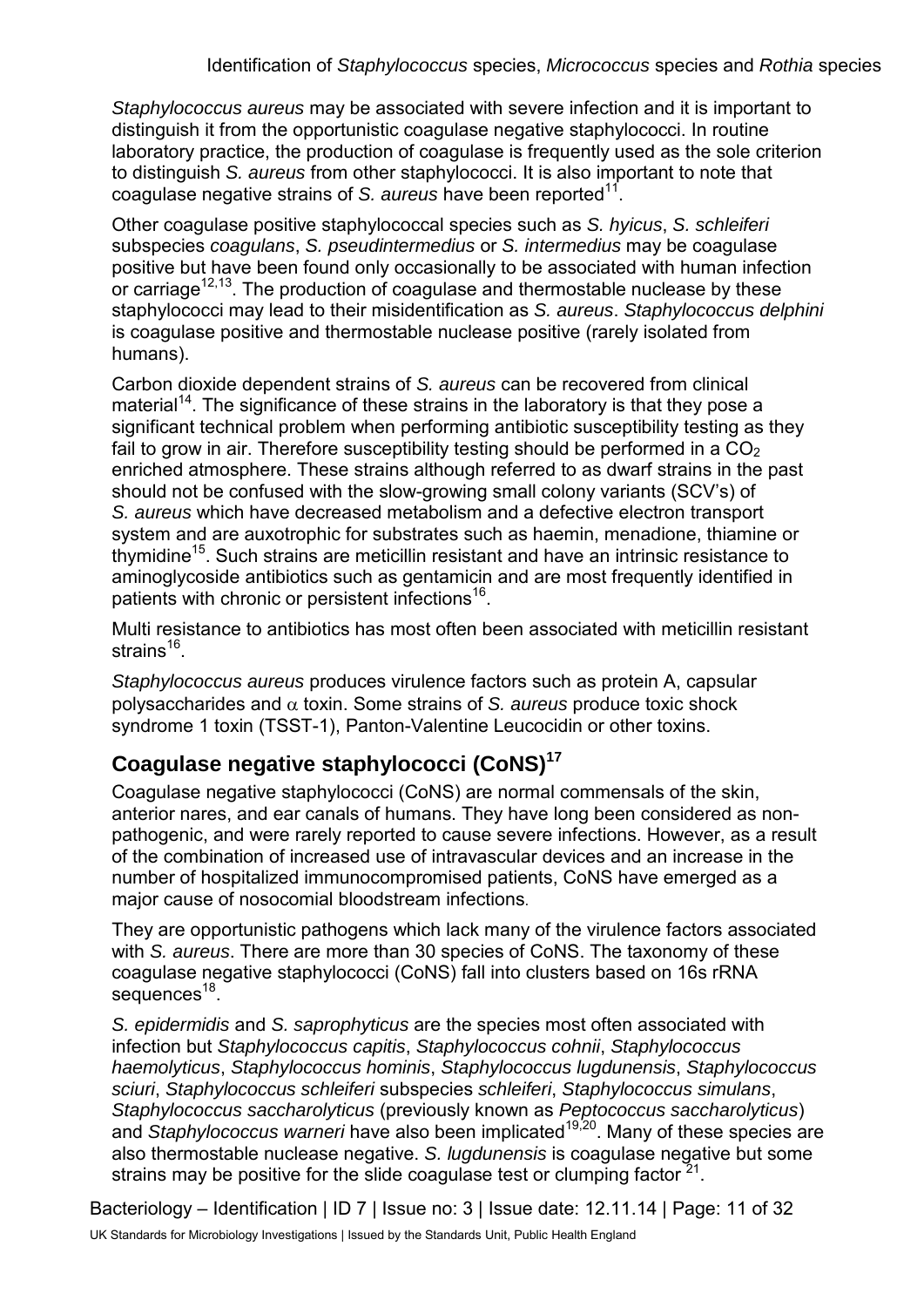Multi resistance to antibiotics also occurs in some strains of *S. epidermidis* which are thermostable nuclease negative. *S. saprophyticus, S. cohnii* and *S. sciuri* groups are generally novobiocin resistant as is *S. hominis* subsp. *novobiosepticus*22. *Staphylococcus pasteuri* can be phenotypically distinguished from all of the other novobiocin-susceptible staphylococci except *S. warneri*, from which it can only be differentiated by genotyping $^{23}$ .

#### *Staphylococcus epidermidis*

*S. epidermidis* are approximately 0.5 to 1.5µm in diameter and arranged in grape-like clusters. They are [facultative anaerobes](http://en.wikipedia.org/wiki/Facultative_anaerobe) that can grow by [aerobic respiration](http://en.wikipedia.org/wiki/Aerobic_respiration) or by [fermentation.](http://en.wikipedia.org/wiki/Fermentation_(biochemistry)) Some strains may not ferment.

It forms greyish-white, raised, circular, smooth, glistening, and translucent to slightly opaque, cohesive colonies approximately 1–2mm in diameter after overnight incubation, and is non-haemolytic on blood agar. They grow well at NaCl concentrations up to 7.5%, poorly at 10% and fail to grow at 15%. They are positive for [catalase,](http://en.wikipedia.org/wiki/Catalase) urease and exhibit a weak positive reaction for the nitrate reduction test. They are negative for [coagulase,](http://en.wikipedia.org/wiki/Coagulase) oxidase and gelatin hydrolysis tests. They utilize glucose, fructose, sucrose, and lactose to form acid products aerobically. In the presence of lactose, they will also produce gas.

They are either susceptible or slightly resistant to lysostaphin and are resistant to lysozyme.

*S. epidermidis* is sensitive to [novobiocin,](http://en.wikipedia.org/wiki/Novobiocin) and this test distinguishes it from *[Staphylococcus saprophyticus](http://en.wikipedia.org/wiki/Staphylococcus_saprophyticus)*, which is coagulase negative, as well, but novobiocin resistant $^{24}$ .

#### *Staphylococcus saprophyticus*

They are positive for catalase and urease tests while they are negative for motility, [coagulase,](http://en.wikipedia.org/wiki/Coagulase) nitrate reduction and oxidase tests. They utilize fructose, maltose, sucrose and trehalose to form acid products. They grow well on 10% NaCl agar, but only 11- 89% strains tolerate 15% NaCl. Colonies appear as raised to slightly convex, circular, usually entire, 4.0 to 9.0mm in diameter, smooth, glistening, and usually opaque. Colony pigment is variable; however, most strains are not pigmented or might have a slight yellow tint which increases in intensity with age.

Two subspecies for *S. saprophyticus* exist: *S. saprophyticus* subsp. *bovis* and *S. saprophyticus* subsp. *saprophyticus*, the latter is more commonly found in human UTIs. *S. saprophyticus* subsp. *saprophyticus* is distinguished by its being nitrate reductase and pyrrolidonyl arylamidase negative while *S. saprophyticus* subsp. *bovis* is nitrate reductase and pyrolidonyl arymamidase positive $^{25}$ .

*S. saprophyticus* is resistant to the antibiotic [novobiocin,](http://en.wikipedia.org/wiki/Novobiocin) a characteristic that is used in laboratory identification to distinguish it from *[S. epidermidis](http://en.wikipedia.org/wiki/Staphylococcus_epidermidis)*, which is also coagulase negative but novobiocin sensitive $^{22}$ .

#### *Micrococcus* **species**

*Micrococcus* species are strictly aerobic Gram positive cocci arranged in tetrads or irregular clusters, not in chains and cells range from 0.5 to 3µm in diameter. They are seldom motile and are non-sporing. They are also catalase positive and often oxidase positive, although weakly. Micrococci may be distinguished from staphylococci by a modified oxidase test<sup>26,27</sup>. Their colonies are usually pigmented in shades of yellow or red and grow on simple media. The optimum growth temperature is 25-37°C. They

Bacteriology – Identification | ID 7 | Issue no: 3 | Issue date: 12.11.14 | Page: 12 of 32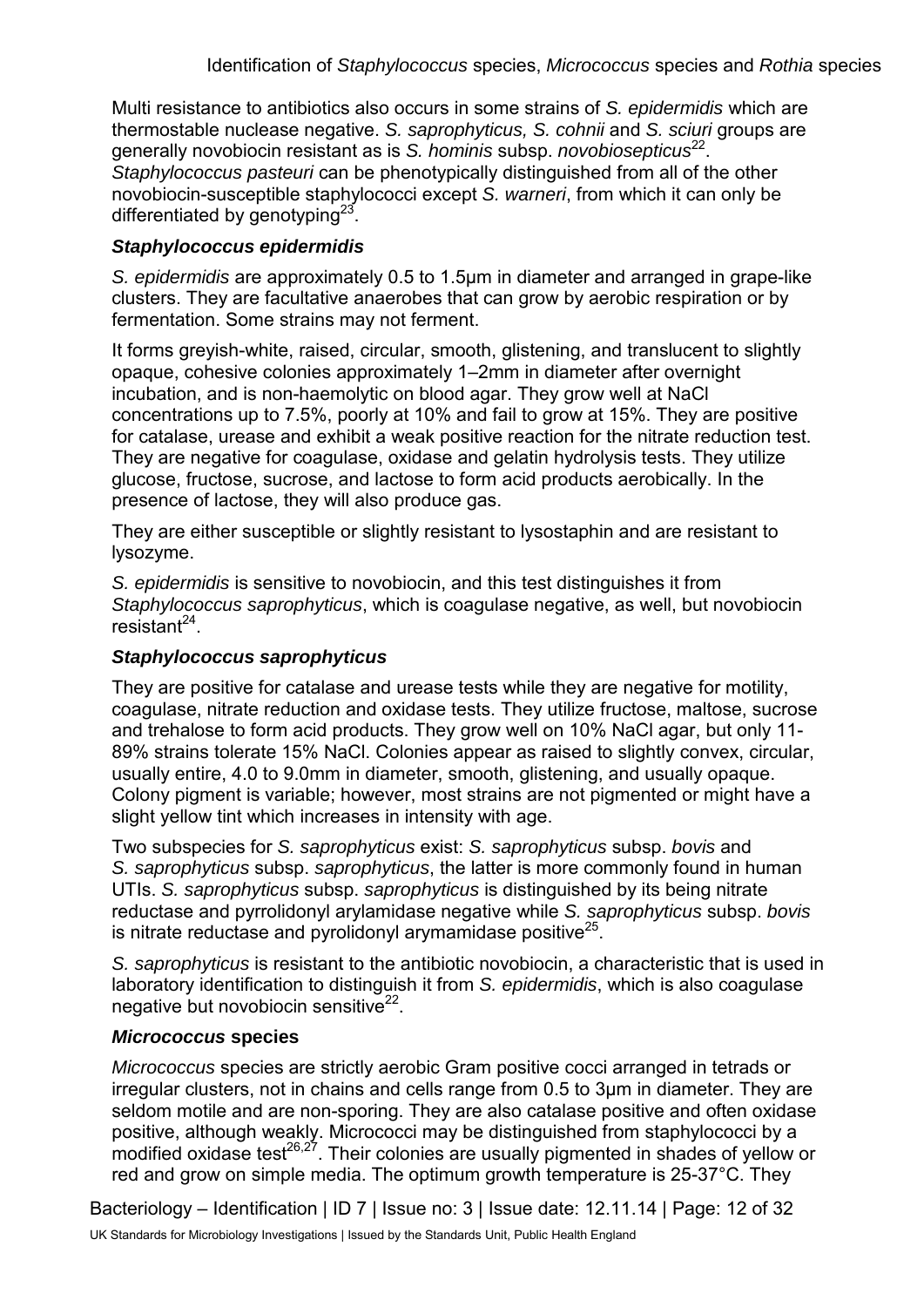have a respiratory metabolism, often producing little or no acid from carbohydrates and are usually halotolerant, growing in 5% NaCl. They contain cytochromes and are resistant to lysostaphin<sup>8</sup>.

They are generally considered harmless saprophytes that inhabit or contaminate the skin, mucosa, and also the oropharynx; however they can be opportunistic pathogens in certain immunocompromised patients $^{22}$ .

There are currently 9 species of *Micrococcus* and 2 have been known to cause infections in humans *- Micrococcus lylae* and *Micrococcus luteus*<sup>3</sup> .

#### *Micrococcus lylae*

They are mostly arranged in tetrads. They are positive for catalase and oxidase and negative for urease. They grow in circular, entire, convex and usually not pigmented or cream white colonies having diameters of approximately 4mm after 2-3 days on plate at 37°C. They assimilate D- Maltose, D- Trehalose, Maltitol, acetate, citrate, d-Glucose, sucrose, d-fructose, d, fumarate, dl-3-hydroxybutyrate, dl-lactate, pyruvate, l-aspartate, l-histidine, l-leucine, 3-hydroxybenzoate and 4-hydroxybenzoate and also hydrolyse I-proline pNA, Tween 20 and Tween  $80^{28}$ .

*M. lylae* can be distinguished from the closely related species *M. luteus* by lysozyme susceptibility, genetic compatibility, and the type of cell-wall peptidoglycan. There are also some differences between these species in the parameters of pigmentation, nitrogen requirements, nitrate reduction and acid from maltose and sucrose.

It has been isolated from human skin.

#### *Micrococcus luteus*

They are mostly arranged in tetrads. They are positive for catalase and oxidase. They grow in circular, entire, convex and creamy yellow pigmented colonies having diameters of approximately 4mm after 2-3 days at 37°C. Several uncommon strains produce raised colonies with translucent, depressed centres. Colony pigmentation varies considerably but are usually different shades of yellow or cream-white<sup>29</sup>. Growth or weak growth is observed at 45°C, at pH 10 and in the presence of 10% NaCl; no growth is observed in the presence of 15% NaCl. D-Glucose, sucrose and D-mannose are assimilated while L-proline pNA, and Tween 20 are hydrolysed.

There are 3 biovars of *M. luteus* and they possess quite diverse chemotaxonomic features with respect to their menaquinone systems, cell-wall compositions and Fourier transform-infrared (FT-IR) spectroscopy (FT-IR) patterns, as well as biochemical properties. The recognition of three different biovars within the species *M*. *luteus* has the advantage that the three groups can be differentiated without nomenclatural changes having to be introduced $^{28}$ .

It has been isolated from human skin.

#### *Rothia* **species**

*Rothia* species are Gram positive cocci with a variable microscopic morphology. Their cells occur singly, in pairs, in clusters or in chains. They are weakly catalase positive and weakly proteolytic. *Rothia* species are positive for nitrate and nitrite reduction, liquefaction of gelatin and fermentation of sugars with the production of acid; while negative for motility, urease and indole. Colonies on agar surface may appear branched which rapidly fragment into bacillary or coccoid forms, resembling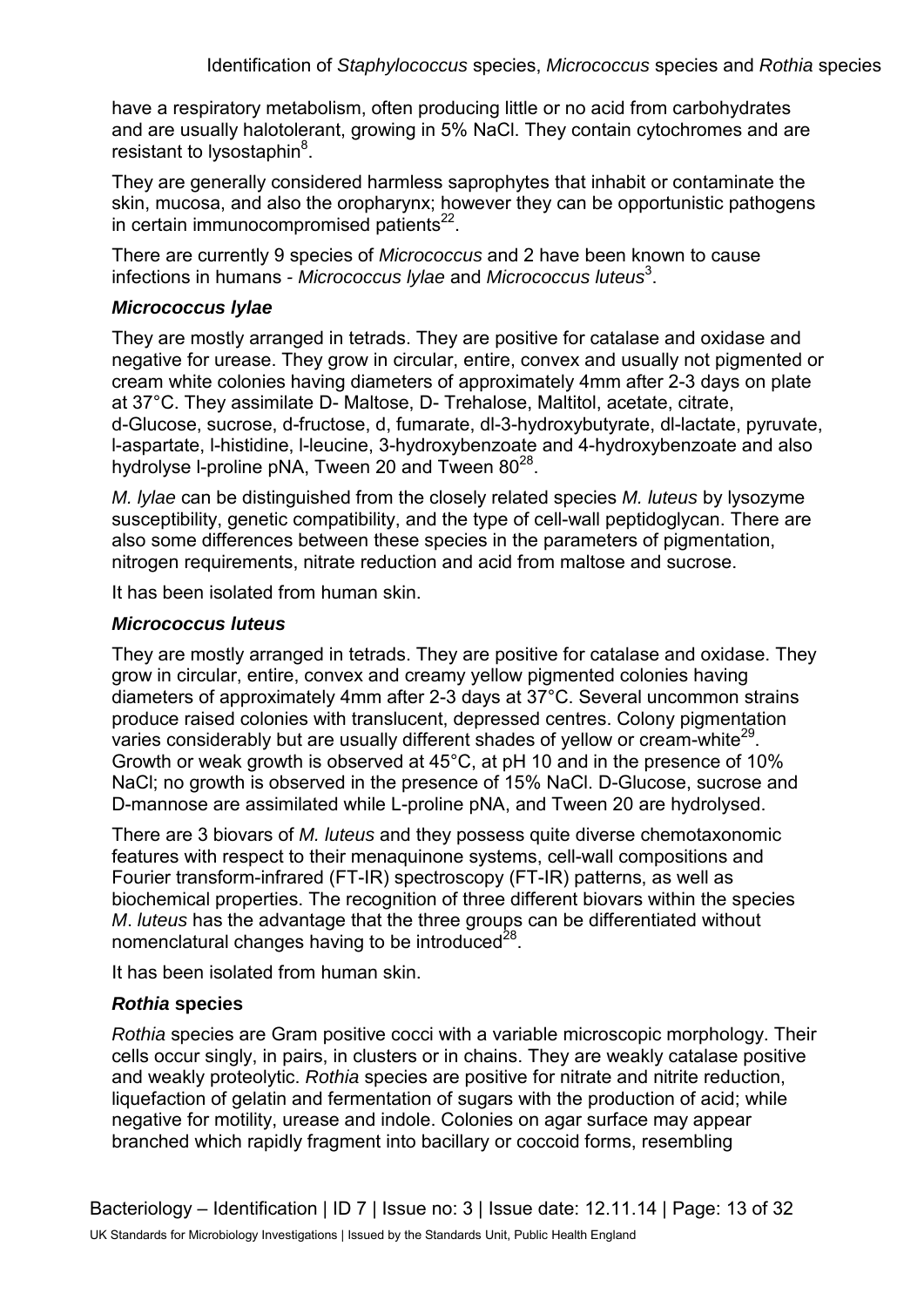Actinomyces or *Nocardia* species<sup>30</sup>. They exhibit good growth under aerobic or microaerophilic conditions, but poor or no growth anaerobically.

*Rothia* species are susceptible to penicillin but because rare isolates may be resistant, susceptibility testing should be performed.

There are currently 7 species of *Rothia* and 2 have been known to cause infections in humans *- Rothia dentocariosa* an*d Rothia mucilaginosa*<sup>5</sup> .

#### *Rothia dentocariosa*

*R. dentocariosa* cells occur singly, in pairs, in clusters or in chains. Colonial pleomorphism can also be observed. Microscopically, the morphology varies from coccoid to diphtheroid (with clavate ends) to filamentous. In broth cultures, cells may be coccoid, which distinguishes them from *Actinomyces* species and appears in filamentous forms on plates, but mixtures may appear in any culture<sup>4</sup>. They may show rudimentary branching and loss of the Gram positive appearance in ageing cultures. *R. dentocariosa* grows faster under aerobic than under anaerobic conditions, and does not need  $CO<sub>2</sub>$  or lipids for growth. It grows well on simple media (except Sabouraud dextrose agar) and colonies may be creamy, dry, crumbly or mucoid, nonhaemolytic and may adhere to the agar surface. They are non-motile, catalase positive and ferment carbohydrates with the end-products being lactic and acetic  $acid<sup>31</sup>$ .

Catalase negative strains of *R. dentocariosa* have been reported and this will be more difficult to recognise with traditional tests, since they may mimic the rare *Bifidobacterium* strains that are able to grow aerobically, as well as *Actinomyces* and *Arcanobacterium* species, *Propionibacterium propionicum* and catalase negative Listeria strains<sup>4</sup>.

*R. dentocariosa* is distinct from *Dermabacter* species in that it is nitrate and pyrazinamidase positive.

*Rothia mucilaginosa* (was previously known as *Stomatococcus mucilaginosus*, *Micrococcus mucilaginosus* or *Staphylococcus salivarius*32,33.

This is found in clusters. Cells display variable catalase reactions ranging from negative to weakly positive to strongly positive, oxidase negative, and exhibit facultatively anaerobic metabolism. They are able to use glucose fermentatively. Optimum growth temperature is 30-37°C. Their white to greyish non-haemolytic colonies may be mucoid, rubbery, or sticky in consistency and adherent to agar due to the mucilagenous capsular material produced. The inability to grow in the presence of 5% NaCl distinguishes *R. mucilaginosa* from members of the genera *Staphylococcus*  and *Micrococcus*34.

It is isolated primarily from mouth and respiratory tract of humans, and is capable of growth and producing diseases like endocarditis and meningitis in mammals.

### **Principles of Identification**

Presumptive staphylococci need to be quickly differentiated into two groups:

- Probable *S. aureus* a potential pathogen when isolated from most sites
- Other staphylococci usually not significant in skin and superficial wound swab sites, but a possible pathogen in some circumstances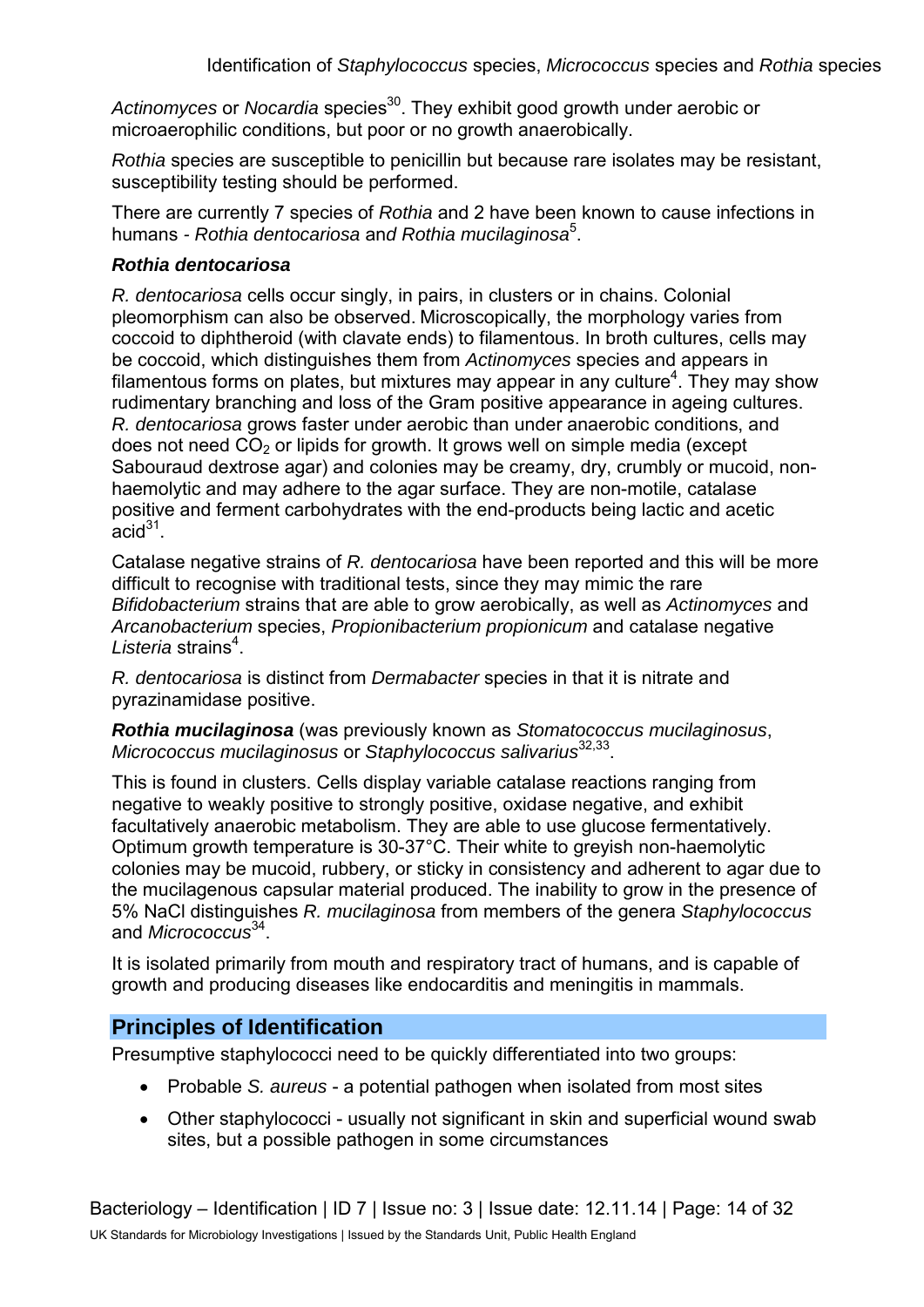*Staphylococcus aureus* has traditionally been identified by tube coagulase tests that detect staphylocoagulase or "free coagulase". However, detection of surface proteins such as clumping factor (slide coagulase test) and/or protein A (commercial latex tests) may be used for rapid identification. Inclusion of latex particles sensitized with antibodies against specific capsular antigens has enabled commercial manufacturer's to improve the sensitivity of latex tests to detect atypical strains of *S. aureus* and MRSA that fail to express the major characteristics listed above  $35$ . Positive results or suspected erroneous slide tests may be confirmed by a tube coagulase test.

Full molecular identification using for example, MALDI-TOF MS can be used to identify CoNS isolates to species level.

Typing and differentiation between strains of *S. aureus* can be achieved using a range of molecular techniques eg *spa* typing, Pulsed Field Gel Electrophoresis (PFGE), Multiple-Locus Variable Number Tandem Repeat Analysis (MLVA), Multi-locus sequence typing (MLST), Microarrays, Next Generation Sequencing, etc<sup>36</sup>.

# **Technical Information/Limitations**

# **Agar Media**

The use of conventional media such as blood agar has the advantage that they may also be useful for the simultaneous isolation of other pathogens such as streptococci. The disadvantage of such media is that confirmatory tests are necessary to differentiate *S. aureus* from other staphylococci<sup>35</sup>. Performing such tests on all colonies resembling staphylococci can be time-consuming and labour intensive.

The use of chromogenic media, if sufficiently sensitive and specific, can potentially reduce the number of confirmatory tests and achieve isolation and presumptive identification in a single step. Another advantage is that they require fewer reagents for confirmation of suspect colonies of *S. aureus* and hence may be cost effective37,38.

Chromogenic media for *S. aureus* may be supplemented with appropriate antimicrobials (eg oxacillin or cefoxitin) for the detection of  $MRSA<sup>39</sup>$ .

**Note:** Chromogenic media are affected by direct light and plates should be stored in the dark and not left in the light long before or after inoculation.

# **Coagulase test**

*S. aureus* is differentiated from other staphylococci by the coagulase test. However it is now known that not all *S. aureus* are coagulase positive and not all coagulase positive staphylococci are *S. aureus*40.

*S. lugdunensis* is coagulase negative but some strains may be slide coagulase or clumping factor positive.

For the tube coagulase test, citrate-utilizing organisms such as *Enterococcus faecalis*, *Pseudomonas species*, *Serratia marcescens*, and strains of S*treptococcus* will clot citrated plasma $41$ .

*S. hyicus, S. intermedius, S. pseudintermedius* and *S. schleiferi* may be tube coagulase positive.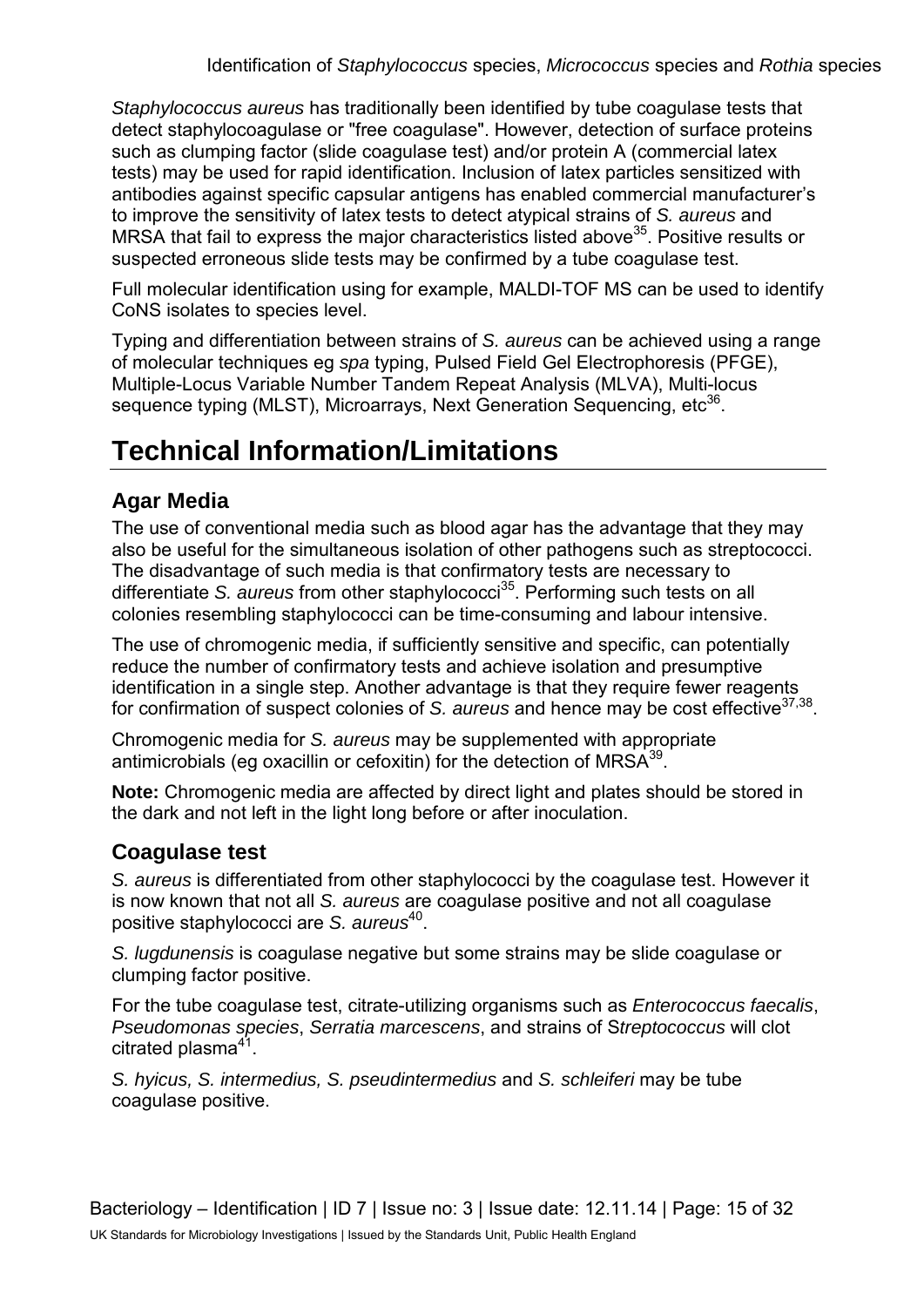### **Common issues with** *S. aureus*

Yeasts can be misidentified as coagulase negative staphylococci on the basis of colony morphology and a negative slide agglutination test. Speciation of staphylococci should be considered for isolates from sterile sites and blood cultures to avoid missing *S. aureus*, *S. lugdunensis* or yeasts.

*Staphylococcus sciuri* can give positive results with DNA and *Staph aureus* latex tests and can have the *mecA* gene and therefore grow on chromogenic MRSA medium with a blue green pigment. On blood agar, they appear as large yellow colonies resembling *S. aureus*. It is easily distinguished from other staphylococcci as it is oxidase positive.

Other non *S. aureus* species such as *S. intermedius* could also be misidentified as MRSA/MSSA.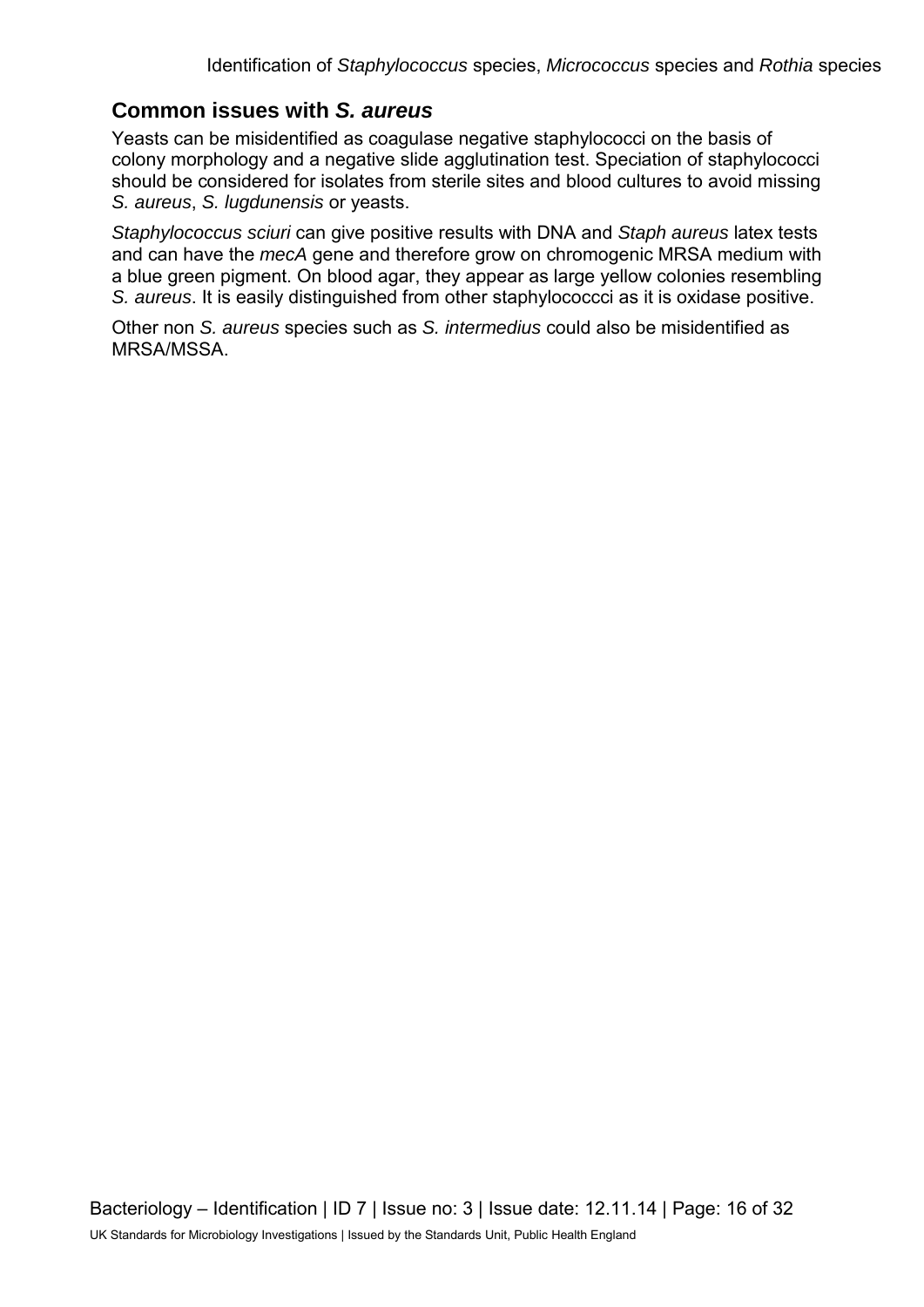# **1 Safety Considerations42-58**

Refer to current guidance on the safe handling of all organisms documented in this SMI.

Laboratory procedures that give rise to infectious aerosols must be conducted in a microbiological safety cabinet $50$ .

The above guidance should be supplemented with local COSHH and risk assessments.

Compliance with postal and transport regulations is essential.

# **2 Target Organisms**

*Staphylococcus* **species reported to have caused human infections13,21,22,59-64**

*S. aureus* **group -** *Staphylococcus aureus* **subsp** *aureus*, *Staphylococcus aureus* subsp *anaerobius*

*S. epidermidis* **group -** *Staphylococcus epidermidis, Staphylococcus capitis* subsp *capitis*, *Staphylococcus capitis* subsp *urealyticus, Staphylococcus caprae, Staphylococcus saccharolyticus*

*S. saprophyticus* **group** - *Staphylococcus saprophyticus* **subsp** *saprophyticus*, *Staphylococcus cohnii* subsp *cohnii, Staphylococcus cohnii* subsp *urealyticus, Staphylococcus xylosus*

*S. hyicus-intermedius* **group** - *Staphylococcus hyicus, Staphylococcus intermedius, Staphylococcus pseudintermedius, Staphylococcus schleiferi* subsp *coagulans, Staphylococcus schleiferi* subsp *schleiferi*

*S. simulans* **group -** *Staphylococcus simulans*

*S. haemolyticus* **group** - *Staphylococcus hominis* subsp *hominis*, *Staphylococcus hominis* subsp *novobiosepticus, Staphylococcus haemolyticus*

- *S. lugdunensis* **group** *Staphylococcus lugdunensis*
- *S. warneri* **group** *Staphylococcus warneri, Staphylococcus pasteuri*
- *S. auricularis* **group** *Staphylococcus auricularis*

*S. carnosus* **group** - *Staphylococcus massiliensis, Staphylococcus pettenkoferi*

*S. sciuri* **group** - *Staphylococcus sciuri* subsp *sciuri*, *Staphylococcus sciuri* subsp *rodentium*,

*Staphylococcus sciuri* subsp *carnaticus*, *Staphylococcus lentus, Staphylococcus vitulinus*

**Other species reported to have caused human infections**- *Micrococcus luteus, Micrococcus lylae, Micrococcus mortus* (not officially recognised), *Rothia mucilaginosa, Rothia dentocariosa*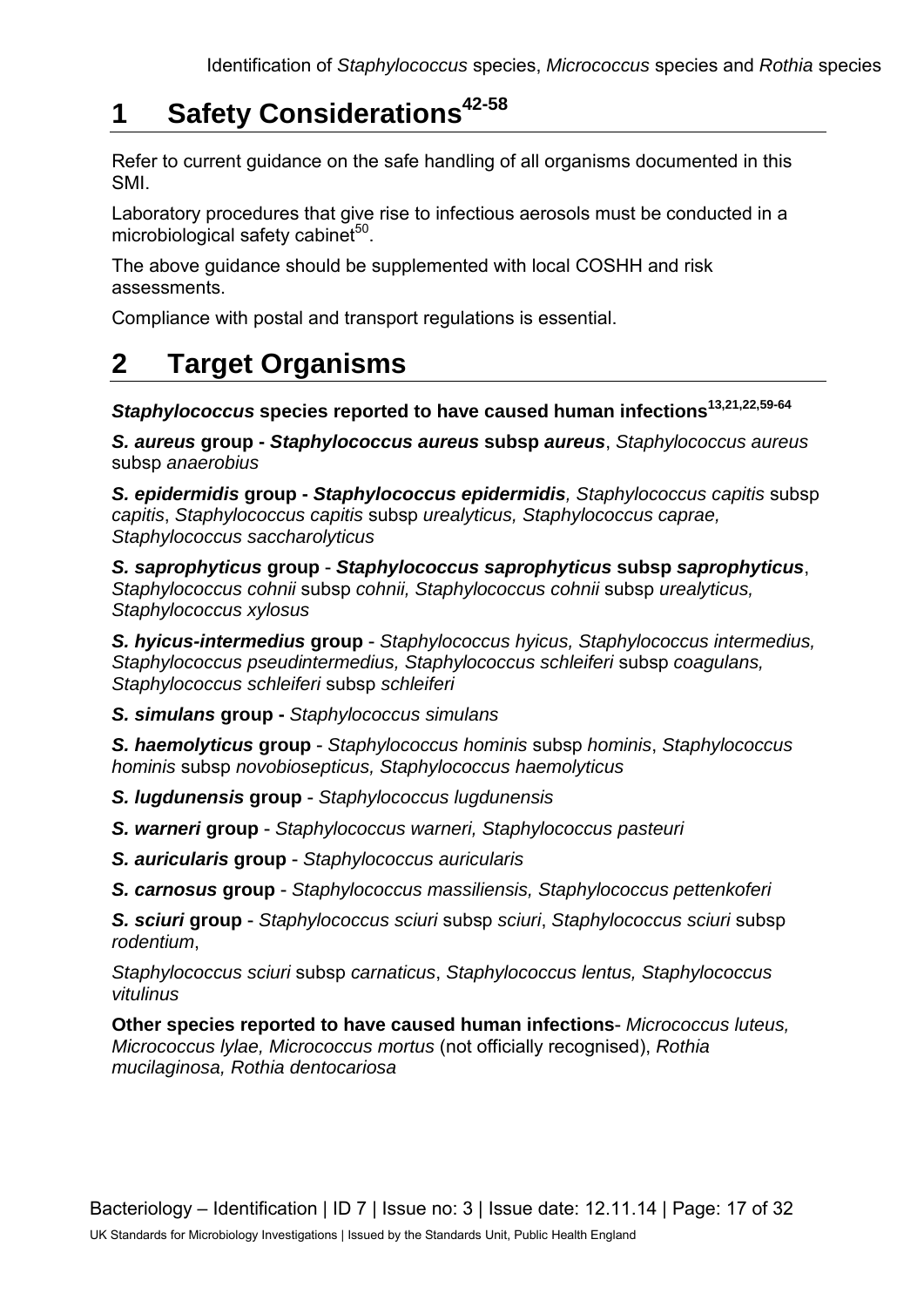# **3 Identification**

# **3.1 Microscopic Appearance**

#### **Gram stain [\(TP 39 - Staining Procedures\)](https://www.gov.uk/government/collections/standards-for-microbiology-investigations-smi#test-procedures)**

Gram positive cocci occurring singly, in pairs, tetrads or in irregular clusters.

### **3.2 Primary Isolation Media**

Blood agar incubated in  $5 - 10\%$  CO<sub>2</sub> at  $35^{\circ}$ C -  $37^{\circ}$ C for 16 - 24hr.

These organisms may be isolated from other media including CLED, Staph/Strep selective and Mannitol Salt agar (MSA).

### **3.3 Colonial Appearance**

*Staphylococcus* species usually grow as opaque, 1 – 5mm, smooth colonies; white, cream or yellow to orange on blood agar. Haemolysis may be detected. They appear as white or yellow-green, 1 - 2mm colonies on CLED agar.

**Note:** Small colony variant strains of *S. aureus* and strains resistant to vancomycin (VRSA) may require 72hr incubation to become visible.

*S. lugdunensis* gives a prominent β-haemolysis and a characteristic *Eikenella*-like odour after 2 days of incubation on Columbia agar with 5% sheep blood, which, combined with colony pleomorphism, helps in its initial recognition<sup>65</sup>.

**Note:** Avoid smelling or wafting the bacteria on the plates towards you because of inhalation of spores and becoming contaminated. This is prohibited in the laboratory.

*Micrococcus* species produce yellow or red-pigmented colonies on blood agar.

*Rothia* species are round, convex, mucoidy and adhere to the agar. Colonial morphology varies with species.

# **3.4 Test Procedures**

### **3.4.1 Biochemical tests**

#### **Catalase test (see [TP 8 - Catalase Test\)](https://www.gov.uk/government/collections/standards-for-microbiology-investigations-smi#test-procedures)**

*Staphylococcus, Micrococcus* and *Rothia* species are catalase positive.

*S. aureus* subspecies *anaerobius* and *S. saccharolyticus* are catalase negative<sup>22</sup>.

#### **Coagulase and other tests to detect** *S. aureus* **(see [TP 10 - Coagulase Test\)](https://www.gov.uk/government/collections/standards-for-microbiology-investigations-smi#test-procedures)**

Protein A, clumping factor (slide coagulase or latex), thermostable nuclease or tube coagulase tests may be used. Positive results or suspected erroneous slide tests (listed above) may be confirmed by a tube coagulase test.

*S. aureus*, some strains of *S. hyicus, S. intermedius*, and *S. schleiferi* subspecies *coagulans* are coagulase positive and thermostable nuclease positive.

Other species of staphylococci are coagulase negative and thermostable nuclease negative or weak positive. *S. lugdunensis* is coagulase negative but some strains may be slide coagulase or clumping factor positive.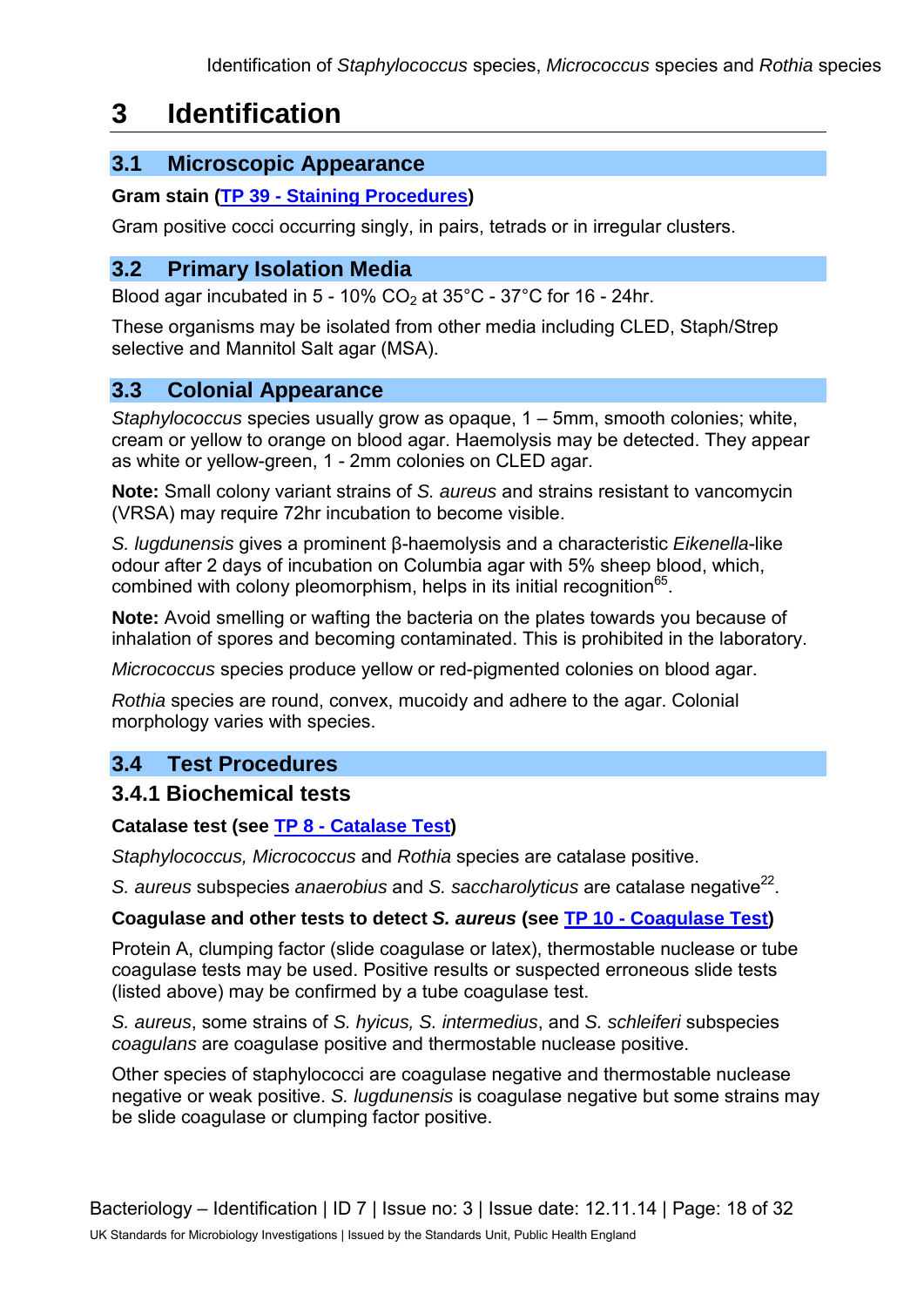#### **DNAse test (see [TP 12 – Deoxyribonuclease Test\)](https://www.gov.uk/government/collections/standards-for-microbiology-investigations-smi#test-procedures)**

Commercially available DNA containing agars are used to detect thermolabile nuclease activity. Addition of a weak acid (1N HCl) solution to an 18 – 24hr culture plate will demonstrate clearing around colonies of DNAse positive species and if toluidine blue O solution is added, a bright rose-pink zone around colonies of DNAse positive species can be seen.

**Note:** It is important that both positive and negative screening tests for *S. aureus* are verified using a second confirmatory test to detect false positive and false negative primary screens eg Protein A latex and DNAse.

### **3.4.2 Commercial identification Systems**

Several commercial identification systems are available for the speciation of Staphylococci. Results should be interpreted in conjunction with the key test results indicated above.

#### **3.4.3 Matrix-Assisted Laser Desorption/Ionisation - Time of Flight (MALDI-TOF)**

Matrix-assisted laser desorption ionization–time-of-flight mass spectrometry (MALDI-TOF MS), which can be used to analyse the protein composition of a bacterial cell, has emerged as a new technology for species identification. This has been shown to be a rapid and powerful tool because of its reproducibility, speed and sensitivity of analysis. The advantage of MALDI-TOF as compared with other identification methods is that the results of the analysis are available within a few hours rather than several days. The speed and the simplicity of sample preparation and result acquisition associated with minimal consumable costs make this method well suited for routine and high-throughput use $66$ .

MALDI-TOF MS method has been found to be useful as an additional test for the description of new staphylococcal species and in the profiling of staphylococcal strains and it has also revealed different clonal lineages of *S. epidermidis* that were of either human or environmental origin<sup>67</sup>. However, further studies are required to test this technology with a large collection of staphylococci of diverse origins.

# **3.4.4 Nucleic Acid Amplification Tests (NAATs)**

PCR is usually considered to be a good method for bacterial detection as it is simple, sensitive and specific. However, it does have limitations. Although the 16S rRNA gene is generally targeted for the design of species-specific PCR primers for identification, designing primers is difficult when the sequences of the homologous genes have high similarity. In the case of staphylococci, therefore, ribotyping, internal transcribed spacer PCR and various other methods have been used. There are different PCRs for the different groups (coagulase positive and the coagulase negative staphylococcal species) and their target genes and depending on clinical details, the appropriate PCR will be performed<sup>68,69</sup>. However, the development of a species-specific quantitative PCR methodology has proved difficult.

Multiplex PCR assay has also been used for detection of genes encoding surface protein adhesins, toxins or antibiotic resistance in Staphylococci and more recently, for species identification of coagulase positive Staphylococci by targeting the thermonuclease (*nuc*) gene locus70-72. This has also been used to discriminate simultaneously between *mecA* and *mecA<sub>LGA251</sub>* alongside the detection of Panton– Valentine leucocidin (PVL) and *nuc* genes of Meticillin resistant *S. aureus* and it

Bacteriology - Identification | ID 7 | Issue no: 3 | Issue date: 12.11.14 | Page: 19 of 32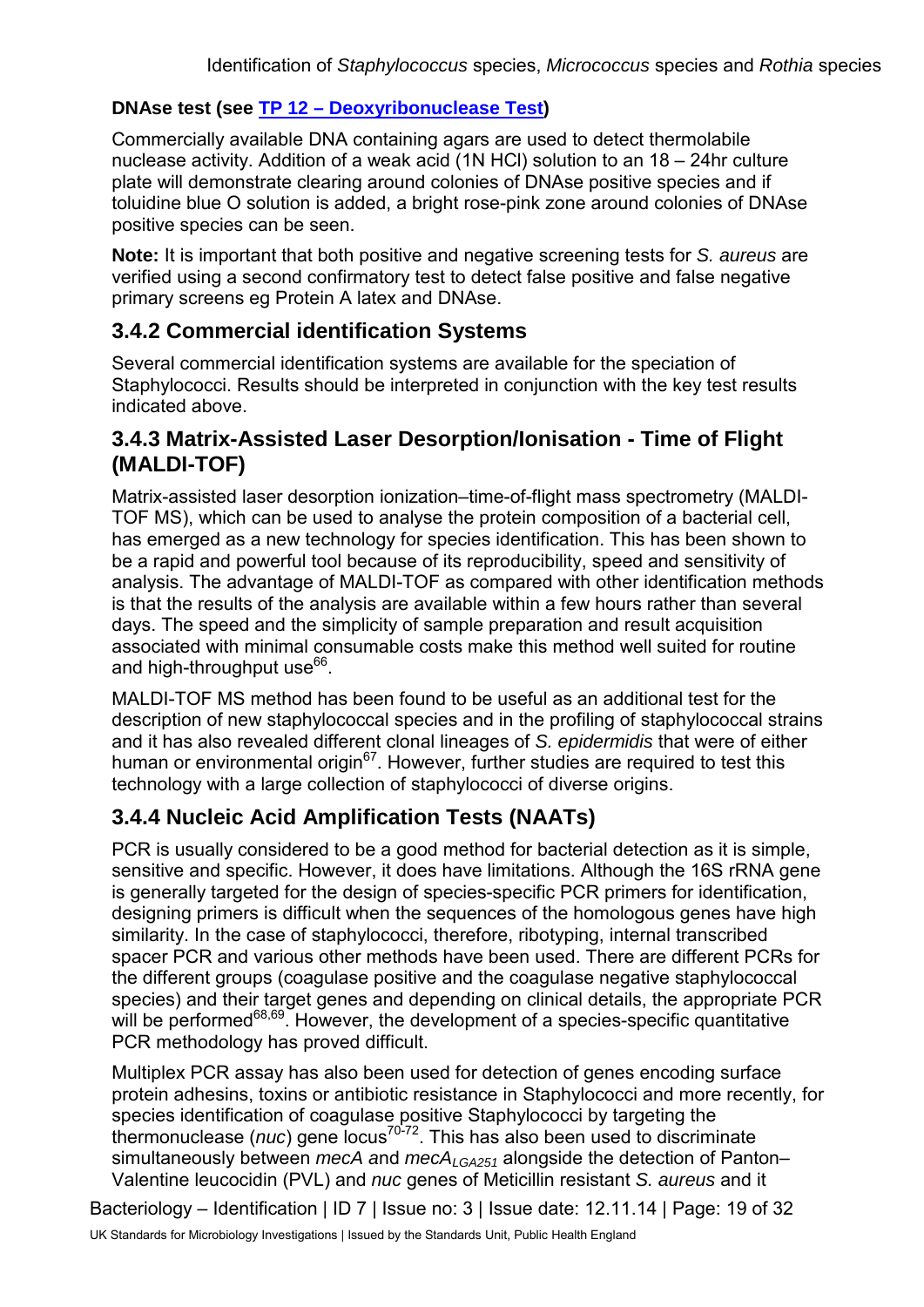provides a valuable tool for the rapid and accurate characterization of staphylococci which is essential in modern hospital practice<sup>73</sup>. This approach would also be valuable for surveys.

# **3.5 Further Identification**

### **Toxin studies**

Occasionally *S. aureus* is recovered from cases of suspected toxin-mediated disease eg staphylococcal scalded skin syndrome, toxic shock syndrome, PVL toxin, necrotising pneumonia, bullous impetigo and food poisoning. The Staphylococcus Reference Laboratory welcomes such isolates being referred for toxin gene profiling and typing studies.

# **Rapid Methods**

A variety of current rapid typing methods have been developed for isolates from clinical samples; these include molecular techniques such as Pulsed- Field Gel Electrophoresis (PFGE), 16S rRNA gene sequencing, PCR- restriction fragment length Polymorphism (PCR-RFLP), *spa* typing, Multiple-Locus Variable Number Tandem Repeat Analysis (MLVA) and Multi-locus sequence typing (MLST). All of these approaches enable subtyping of strains, but do so with different accuracy, discriminatory power, and reproducibility.

For further molecular investigation, Microarray analysis, single nucleotide polymorphism (SNPs) – these are looking to replace PFGE and MLVA) and even whole-genome sequencing (WGS) may be options, as new technology (eg Ion Torrent Sequencing) allows WGS results within a few days $^{36}$ .

However, some of these methods remain accessible to reference laboratories only and are difficult to implement for routine bacterial identification in a clinical laboratory.

#### **16S rRNA gene sequencing**

16S rRNA gene sequences has been useful in phylogenetic studies at the genus level, its use has been questioned in studies at the *Staphylococcus* species level<sup>18</sup>. This stems from the fact that closely related species may have identical 16S rRNA sequences or, alternatively, that divergent 16S rRNA sequences may exist within a single organism $^{74}$ .

*S. caprae* and *S. capitis* cannot be distinguished by their 16S rRNA gene sequences. Similarly, some *Staphylococcus* taxa have the same 16S rRNA gene sequences in variable regions V1, V3, V7, and V9, with identical sequences occurring in, eg *S. vitulinus*, *S. saccharolyticus*, *S. capitis* subsp *urealyticus*, *S. caprae*, the two subspecies of *S. aureus*, and the two subspecies of *S. cohnii*75.

#### **PCR- restriction fragment length Polymorphism (PCR-RFLP)**

Due to the limited number of stable features that can be used for species discrimination, many taxa remain difficult to distinguish from one another and are misidentified by phenotypic tests.

However, restriction fragment length polymorphism (RFLP) analysis of the *dnaJ* gene of PCR products has been reported for use for the identification of staphylococci. This has proved to be an adequate tool for the correct identification of almost all prevalent species and subspecies of Staphylococcus, irrespective of their phenotypic characterization. This method requires only PCR and one or two enzymes and thus is

Bacteriology – Identification | ID 7 | Issue no: 3 | Issue date: 12.11.14 | Page: 20 of 32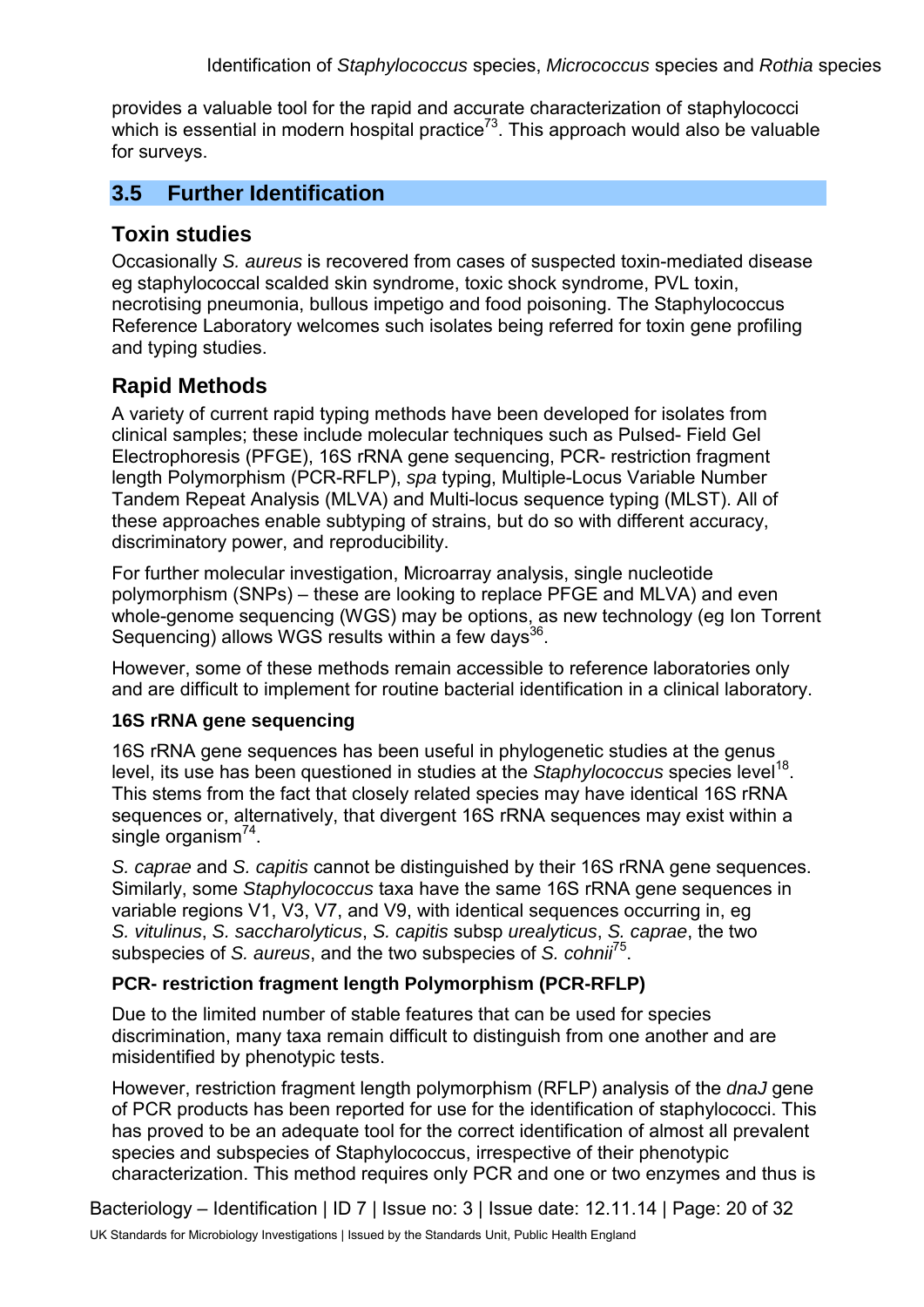technically less demanding than the majority of other molecular approaches. It is easier to use, less expensive and less equipment dependent than sequencing.

This method is also able to discriminate subspecies of the species *S. capitis*, *S. carnosus, S. cohnii, and S. hominis*<sup>74</sup>.

#### **Pulsed Field Gel Electrophoresis (PFGE)**

PFGE detects genetic variation between strains using rare-cutting restriction endonucleases, followed by separation of the resulting large genomic fragments on an agarose gel. PFGE is known to be highly discriminatory and a frequently used technique for outbreak investigations. However, the stability of PFGE may be insufficient for reliable application in long-term epidemiological studies. Due to its timeconsuming nature (30hr or longer to perform) and its requirement for special equipment and the interpretation of its results often being subjective, PFGE is not used widely outside reference laboratories. These problems make the exchange of strain typing information difficult and complicate the creation of an *S. aureus* and MRSA typing database<sup>76</sup>.

Presently, pulsed-field gel electrophoresis (PFGE) remains the most discriminatory technique for *S. aureus typing*, but it allows the constitution of shared databases only at the national level and is not appropriate for population studies<sup>77</sup>.

More recently, PFGE has been used for epidemiological typing of Meticillin resistant *Staphylococcus aureus* (MRSA)<sup>78</sup>.

#### **Multiple-Locus Variable Number Tandem Repeat Analysis (MLVA)**

Multiple-Locus Variable number tandem repeat Analysis (MLVA) is a method used to perform molecular typing of particular microorganisms. It utilizes the naturally occurring variation in the number of tandem repeated DNA sequences found in many different loci in the genome of a variety of organisms. The molecular typing profiles are used to study transmission routes, to assess sources of infection and also to assess the impact of human intervention such as vaccination and use of antibiotics on the composition of bacterial populations.

This has been used successfully for the genotyping of *S. aureus*<sup>77</sup>.

#### *spa* **sequence typing**

*spa* sequencing appears to be a highly effective rapid typing tool for *S. aureus* that, despite some expense of specificity, has significant advantages in terms of speed, ease of use, ease of interpretation, and standardization among laboratories. It provides a suitable discrimination for outbreak investigation. Another technique that can be used in outbreaks is *SCCmec* typing depending on the local epidemiology although better *SCCmec* methods need to be developed36. An additional advantage of *spa* typing is that adequate typing information is obtained from a single locus, as opposed to MLST, which requires the combination of allelic information from many genes.

It has been documented that *spa* repeat sequences by themselves define excellent resolving power among strains of *S. aureus*79,80. *spa* typing correctly assigns staphylococcal strains to the appropriate phylogenetic groups and performs better than multi locus enzyme electrophoresis (MLEE) and PFGE, and it facilitates the detection of both macro- and micro-variation<sup>81</sup>.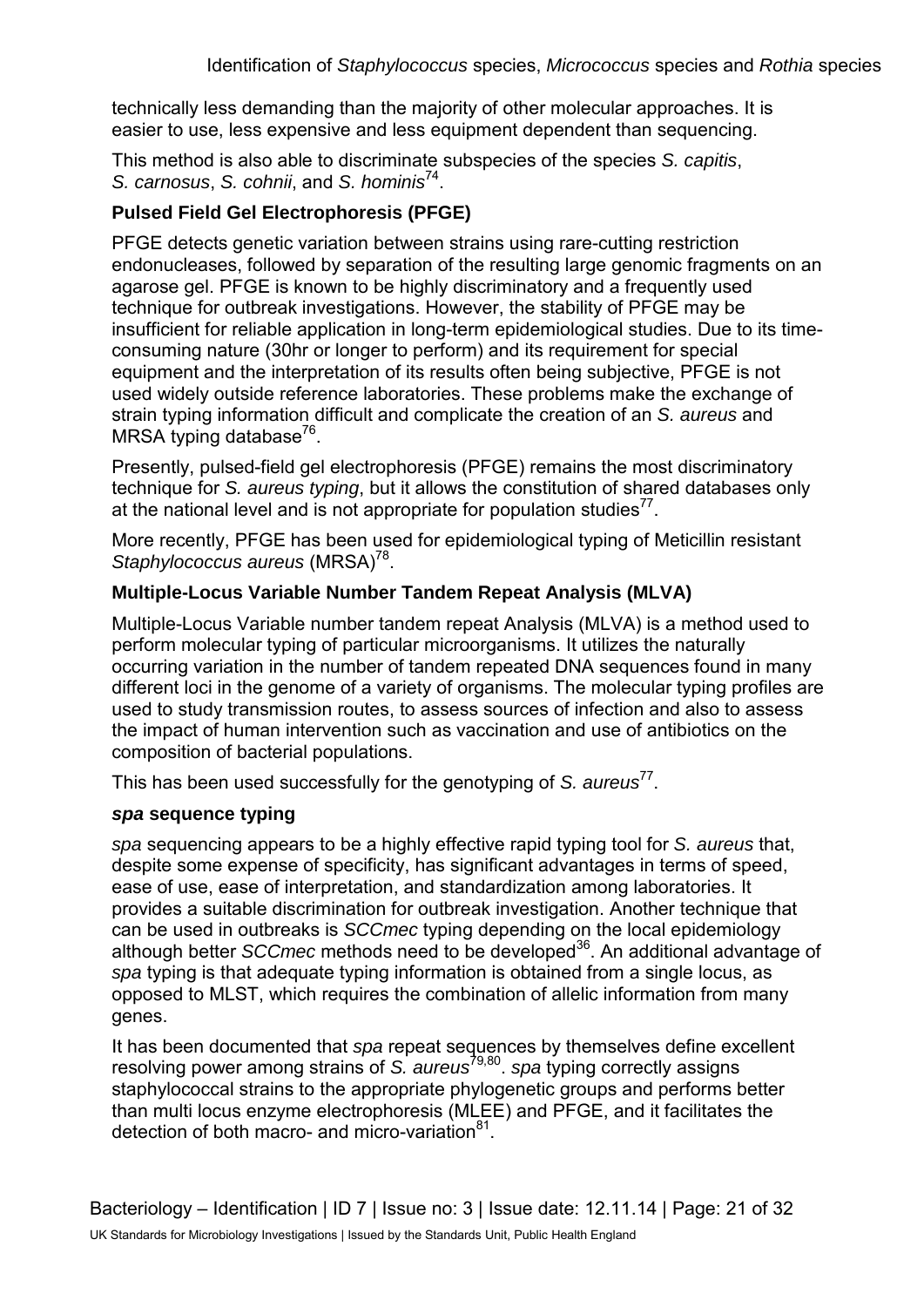However, *spa* does have some disadvantages. It is insufficiently discriminatory in regions where a particular clone/small number of clones are endemic; it is not recommended for smaller local hospital laboratories and is currently not yet used universally $36$ .

#### **Multi-locus sequence typing (MLST)**

MLST measures the DNA sequence variations in a set of housekeeping genes directly and characterizes strains by their unique allelic profiles. The principle of MLST is simple: the technique involves PCR amplification followed by DNA sequencing. Nucleotide differences between strains can be checked at a variable number of genes depending on the degree of discrimination desired.

This has been used to provide a reliable method of characterising MRSA clones as well as investigating the epidemiology and phylogeny of *S. lugdunensis*<sup>82</sup>. It has also been used for analysing the evolution of *S. epidermidis* as well.

#### **Microarrays**

DNA microarray technology can provide detailed, clinically relevant information on the isolate by detecting the presence or absence of a large number of virulenceassociated genes simultaneously in a single assay; however, their clinical value has been limited by a complicated methodology that is unsuitable for routine use in diagnostic microbiology laboratories.

This has been used to successfully differentiate between isolates representative of a spectrum of *S. aureus* types, including meticillin susceptible, meticillin resistant, community-acquired, and vancomycin resistant *S. aureus*, and to simultaneously detect clinically relevant virulence determinants<sup>83</sup>.

#### **Whole Genome Sequencing (WGS)**

This is also known as full genome sequencing, complete genome sequencing, or entire genome sequencing. It is a laboratory process that determines the complete DNA sequence of an organism's genome at a single time. There are several highthroughput techniques that are available and used to sequence an entire genome such as pyrosequencing, nanopore technology, IIIumina sequencing, Ion Torrent sequencing, etc. This sequencing method holds great promise for rapid, accurate, and comprehensive identification of bacterial transmission pathways in hospital and community settings, with concomitant reductions in infections, morbidity, and costs<sup>84</sup>.

This has been useful in the detection of meticillin resistant *S. aureus* in an outbreak<sup>85</sup>. It has also been used to highlight extensive differences in genome content between the closely related *Staphylococcus intermedius* group (*S. intermedius*, *S. pseudintermedius* and *S. delphini*) inhabiting distinct host niches as well as providing new avenues for research into pathogenesis and bacterial host-adaptation<sup>13</sup>.

### **3.6 Storage and Referral**

If required, save pure isolate on a nutrient agar slope for referral to the Reference Laboratory.

Any strain of *S. aureus* suspected of demonstrating unusual resistance eg vancomyin, linezolid must be referred to the Staphylococcal Reference Service for further examination.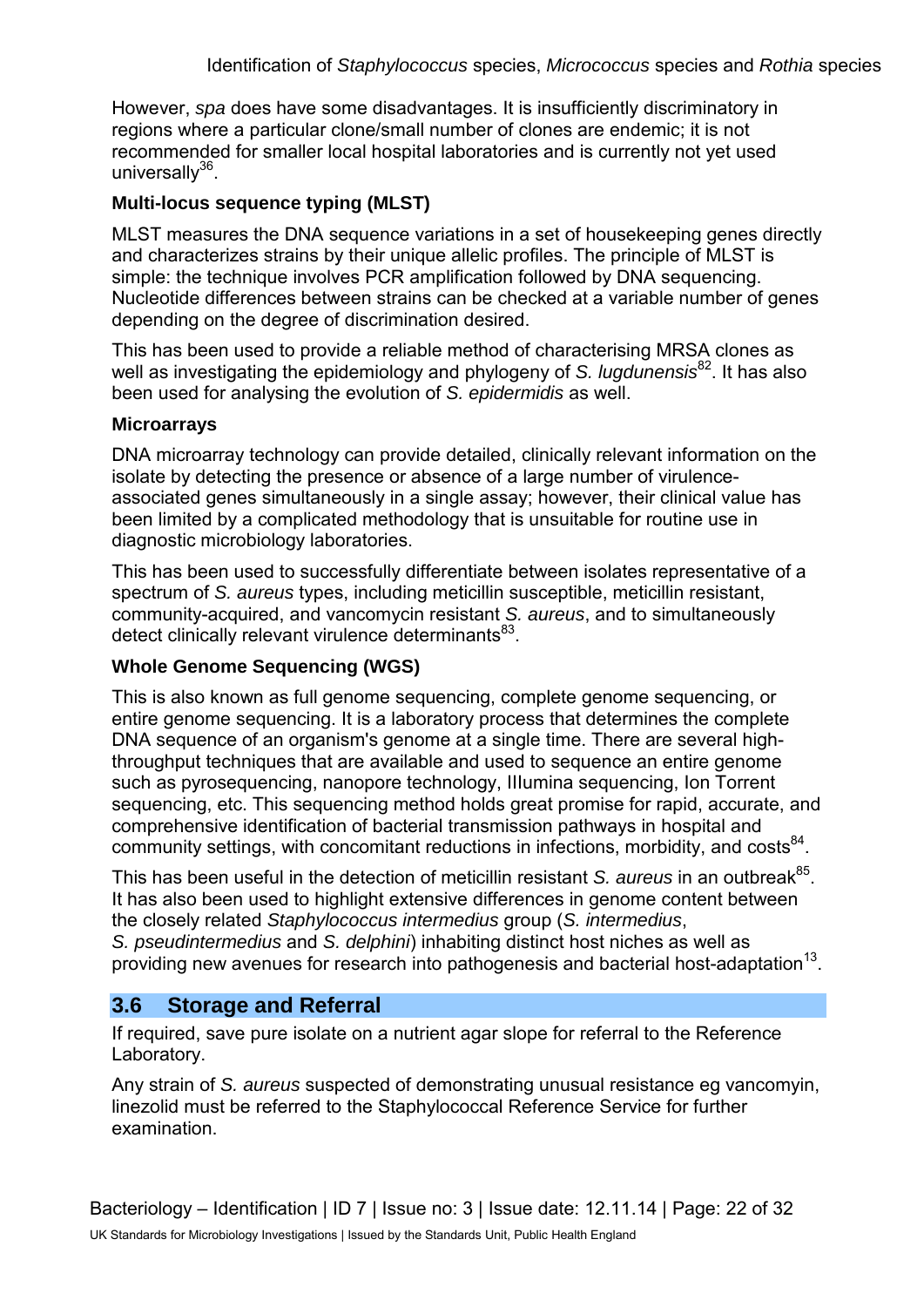# **4 Identification of** *Staphylococcus* **Species,**  *Micrococcus* **species and** *Rothia* **species**



\* Strains may be positive to certain tests

Bacteriology – Identification | ID 7 | Issue no: 3 | Issue date: 12.11.14 | Page: 23 of 32 UK Standards for Microbiology Investigations | Issued by the Standards Unit, Public Health England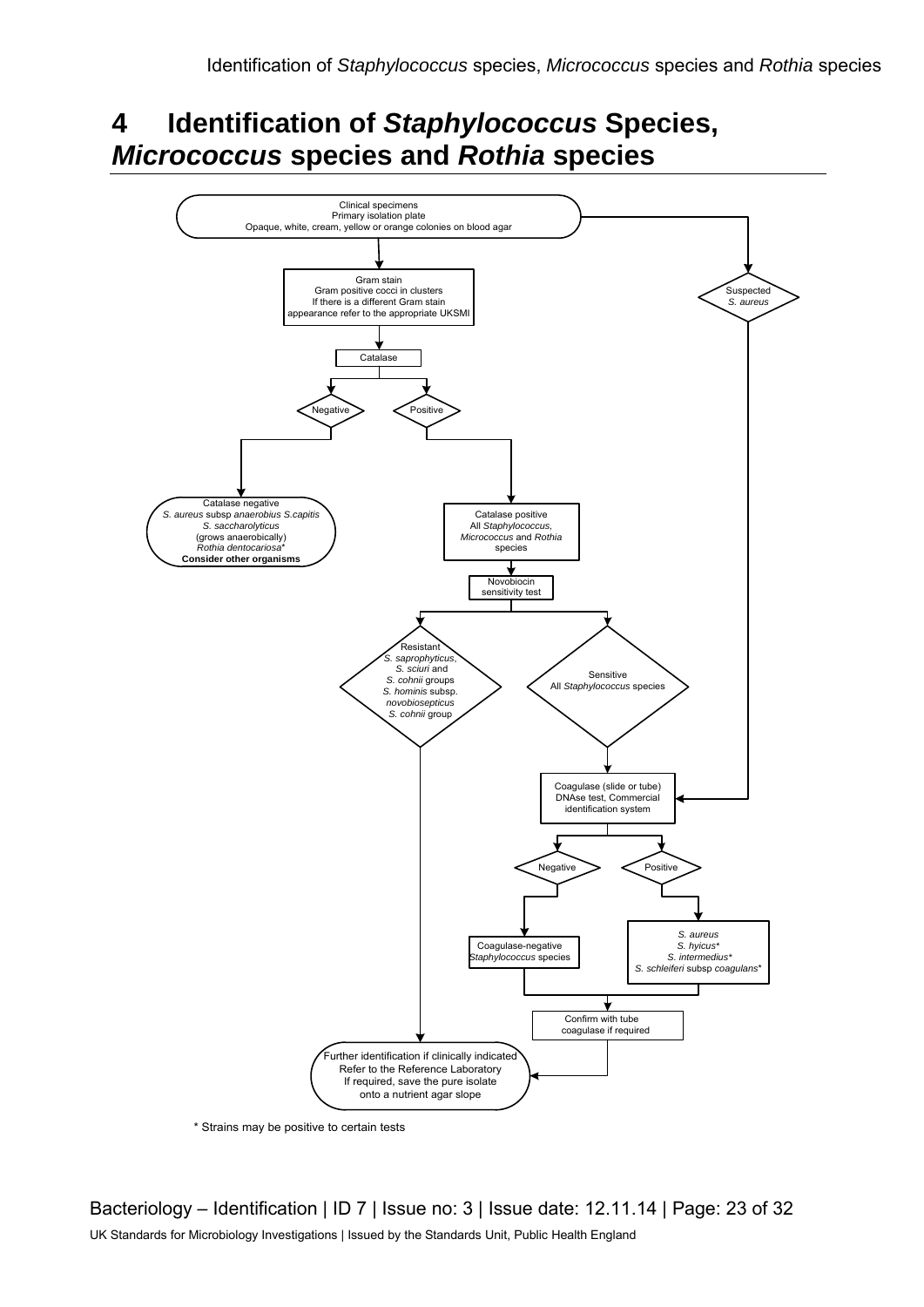# **5 Reporting**

# **5.1 Presumptive Identification**

If appropriate growth characteristics, colonial appearance, Gram stain of the culture, catalase and slide coagulase or latex agglutination results are demonstrated.

### **5.2 Confirmation of Identification**

Following confirmatory test results.

### **5.3 Medical Microbiologist**

Inform the medical microbiologist of presumptive and confirmed *Staphylococcus aureus* when the request bears relevant information, eg:

- Toxin-mediated phenomena (eg Toxic Shock Syndrome, scalded skin syndrome, epidermal necrolysis, bullous impetigo, necrotising pneumonia, food poisoning)
- Suspected outbreaks or instances of cross-infection

The medical microbiologist should also be informed of presumptive and confirmed isolates of *Staphylococcus* species under the following circumstances:

- Osteomyelitis and septic arthritis
- Infections involving indwelling medical devices, eg prosthetic valves, pacemakers, CSF shunts, peritoneal or vascular catheters
- Endocarditis, haematogenous dissemination of infection, septicaemia
- Isolates from normally sterile sites
- Serious soft-tissue infections (cellulitis, erysipelas, necrotising myofasciitis, puerperal sepsis, surgical wound infection, pneumonia, peritonitis, meningitis, formation of abscesses or empyemas)

Follow local protocols for reporting to clinician.

### **5.4 CCDC**

Refer to local Memorandum of Understanding.

### **5.5 Public Health England<sup>86</sup>**

Refer to current guidelines on CIDSC and COSURV reporting.

### **5.6 Infection Prevention and Control Team**

Inform the infection prevention and control team of isolates of meticillin resistant *Staphylococcus aureus* and any *S. aureus* bacteremia (MSSA) in accordance with local protocols.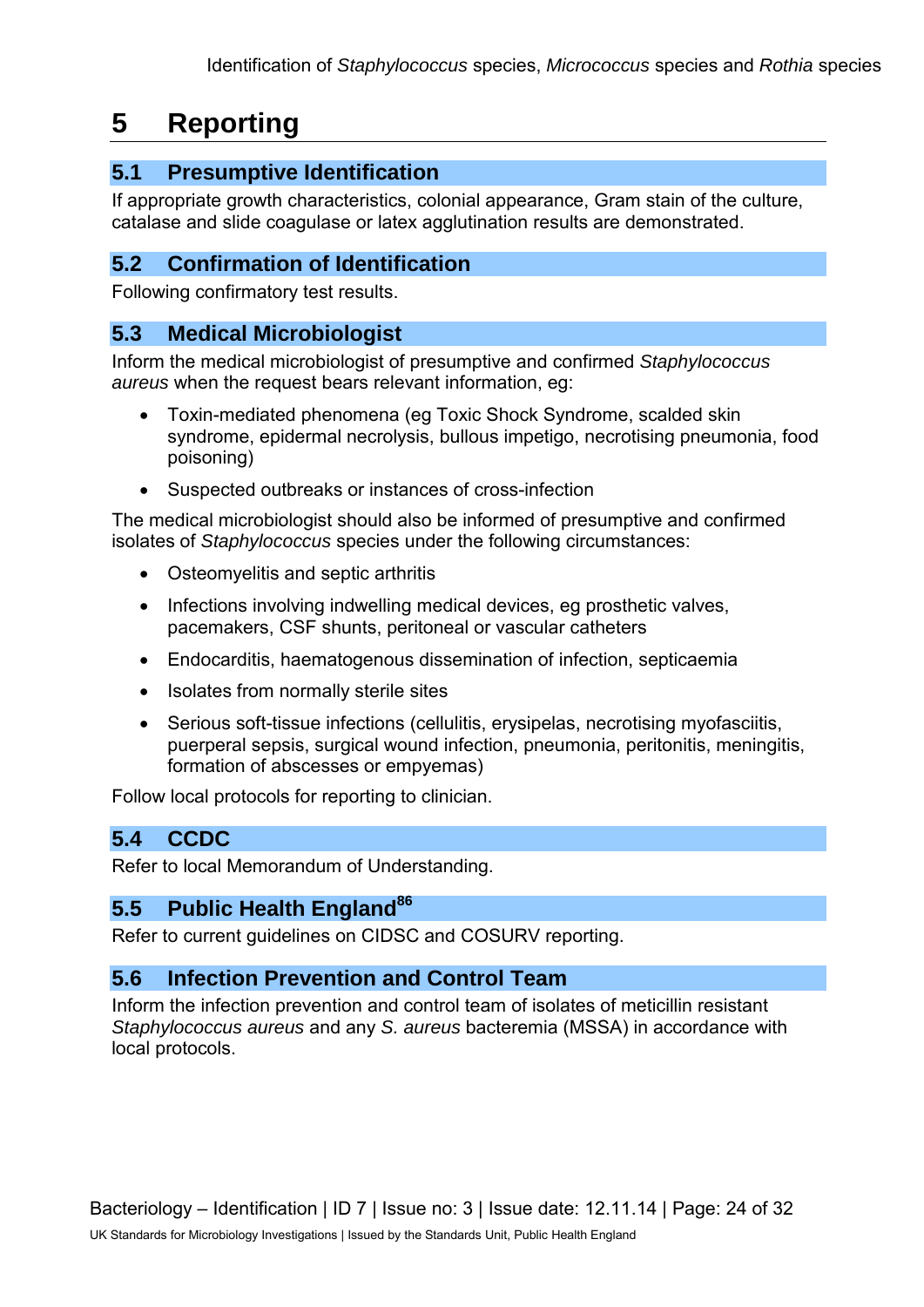# **6 Referrals**

# **6.1 Reference Laboratory**

Contact appropriate devolved national reference laboratory for information on the tests available, turnaround times, transport procedure and any other requirements for sample submission:

Staphylococcus Reference Service Antimicrobial Resistance and Healthcare Associated Infections Reference Unit Microbiology Services Public Health England 61 Colindale Avenue London NW9 5EQ Contact PHE's main switchboard: Tel. +44 (0) 20 8200 4400 England and Wales [https://www.gov.uk/specialist-and-reference-microbiology-laboratory-tests-and](https://www.gov.uk/specialist-and-reference-microbiology-laboratory-tests-and-services)[services](https://www.gov.uk/specialist-and-reference-microbiology-laboratory-tests-and-services)  **Scotland** 

<http://www.hps.scot.nhs.uk/reflab/index.aspx>

Northern Ireland

<http://www.belfasttrust.hscni.net/Laboratory-MortuaryServices.htm>

# **7 Notification to PHE86,87 or Equivalent in the Devolved Administrations88-91**

The Health Protection (Notification) regulations 2010 require diagnostic laboratories to notify Public Health England (PHE) when they identify the causative agents that are listed in Schedule 2 of the Regulations. Notifications must be provided in writing, on paper or electronically, within seven days. Urgent cases should be notified orally and as soon as possible, recommended within 24 hours. These should be followed up by written notification within seven days.

For the purposes of the Notification Regulations, the recipient of laboratory notifications is the local PHE Health Protection Team. If a case has already been notified by a registered medical practitioner, the diagnostic laboratory is still required to notify the case if they identify any evidence of an infection caused by a notifiable causative agent.

Notification under the Health Protection (Notification) Regulations 2010 does not replace voluntary reporting to PHE. The vast majority of NHS laboratories voluntarily report a wide range of laboratory diagnoses of causative agents to PHE and many PHE Health protection Teams have agreements with local laboratories for urgent reporting of some infections. This should continue.

**Note:** The Health Protection Legislation Guidance (2010) includes reporting of Human Immunodeficiency Virus (HIV) & Sexually Transmitted Infections (STIs), Healthcare Associated Infections (HCAIs) and Creutzfeldt–Jakob disease (CJD) under

Bacteriology – Identification | ID 7 | Issue no: 3 | Issue date: 12.11.14 | Page: 25 of 32 UK Standards for Microbiology Investigations | Issued by the Standards Unit, Public Health England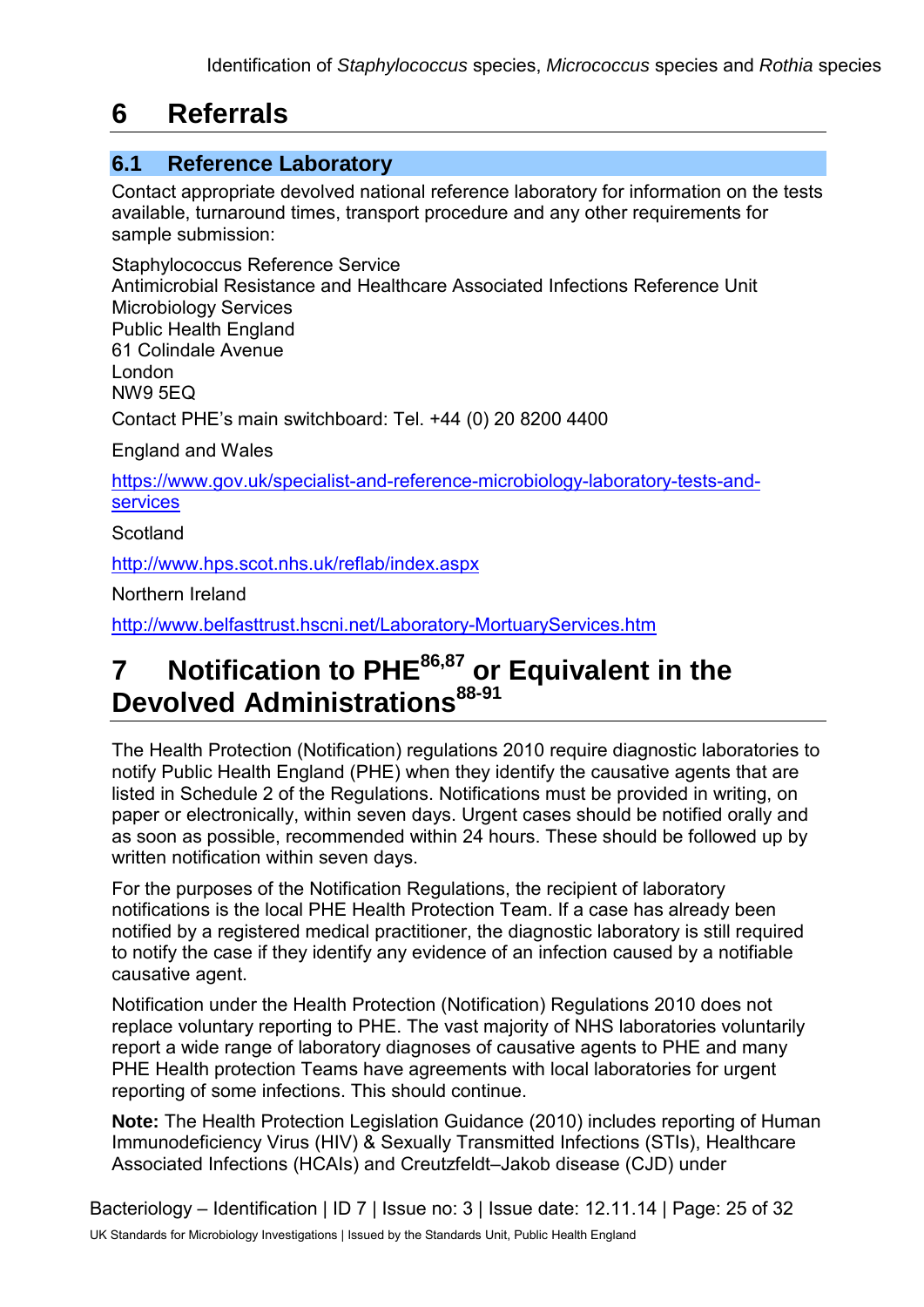'Notification Duties of Registered Medical Practitioners': it is not noted under 'Notification Duties of Diagnostic Laboratories'.

[https://www.gov.uk/government/organisations/public-health-england/about/our](https://www.gov.uk/government/organisations/public-health-england/about/our-governance#health-protection-regulations-2010)[governance#health-protection-regulations-2010](https://www.gov.uk/government/organisations/public-health-england/about/our-governance#health-protection-regulations-2010) 

Other arrangements exist in [Scotland](http://www.scotland.gov.uk/Topics/Health/Policy/Public-Health-Act/Implementation/Guidance/Guidance-Part2)<sup>88,89</sup>, Wales<sup>90</sup> and [Northern Ireland](http://www.publichealth.hscni.net/directorate-public-health/health-protection)<sup>91</sup>.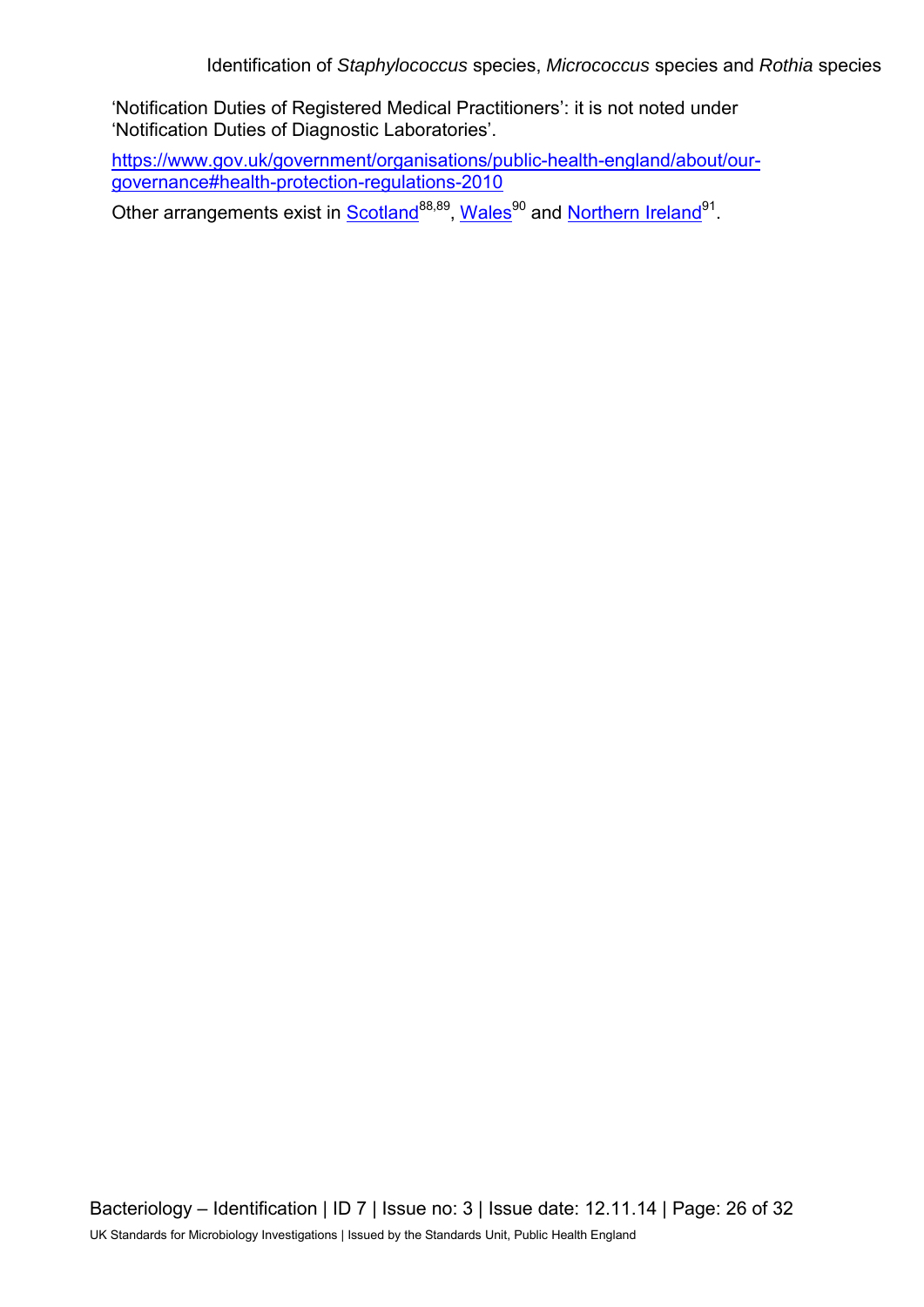# **References**

- 1. Prax M, Lee CY, Bertram R. An update on the molecular genetics toolbox for staphylococci. Microbiology 2013;159:421-35.
- 2. Kloos WE, Bannerman TL. Update on clinical significance of coagulase-negative staphylococci. Clin Microbiol Rev 1994;7:117-40.
- 3. Euzeby,JP. List of Prokaryotic names with standing in Nomenclature- Genus *Micrococcus*. 2013.
- 4. von GA. Rothia dentocariosa: taxonomy and differential diagnosis. Clin Microbiol Infect 2004;10:399-402.
- 5. Euzeby,JP. List of prokaryotic names with standing in Nomenclature- Genus *Rothia*. 2013.
- 6. Webster JA, Bannerman TL, Hubner RJ, Ballard DN, Cole EM, Bruce JL, et al. Identification of the Staphylococcus sciuri species group with EcoRI fragments containing rRNA sequences and description of Staphylococcus vitulus sp. nov. Int J Syst Bacteriol 1994;44:454-60.
- 7. Vernozy-Rozand C, Mazuy C, Meugnier H, Bes M, Lasne Y, Fiedler F, et al. Staphylococcus fleurettii sp. nov., isolated from goat's milk cheeses. Int J Syst Evol Microbiol 2000;50 Pt 4:1521- 7.
- 8. Holt JG. Gram-Positive cocci. In: Holt JG, Krieg NR, Sneath PHA, Staley JT, Williams ST, editors. Bergey's Manual of Determinative Bacteriology. 9th ed. Baltimore; 1994. p. 527-37.
- 9. Fontana C, Cellini L, Dainelli B. Twelve aberrant strains of Staphylococcus aureus subsp. aureus from clinical specimens. J Clin Microbiol 1993;31:2105-9.
- 10. Fuente De LA R, Suarez G, Schleifer KH. Staphylococcus aureus subsp. anaerobius subsp. nov., the causal agent of abscess disease of sheep. International Journal of Systematic Bacteriology 1985;35:99-102.
- 11. Vandenesch F, Lebeau C, Bes M, McDevitt D, Greenland T, Novick RP, et al. Coagulase deficiency in clinical isolates of Staphylococcus aureus involves both transcriptional and posttranscriptional defects. J Med Microbiol 1994;40:344-9.
- 12. Devriese LA, Vancanneyt M, Baele M, Vaneechoutte M, De GE, Snauwaert C, et al. Staphylococcus pseudintermedius sp. nov., a coagulase-positive species from animals. Int J Syst Evol Microbiol 2005;55:1569-73.
- 13. Ben Zakour NL, Beatson SA, van den Broek AH, Thoday KL, Fitzgerald JR. Comparative genomics of the Staphylococcus intermedius group of animal pathogens. Front Cell Infect Microbiol 2012;2:44.
- 14. HALE JH. Studies on staphylococcus mutation: a naturally occurring "G" gonidial variant and its carbon dioxide requirements. Br J Exp Pathol 1951;32:307-13.
- 15. Proctor RA, von Eiff C, Kahl BC, Becker K, McNamara P, Herrmann M, et al. Small colony variants: a pathogenic form of bacteria that facilitates persistent and recurrent infections. Nat Rev Microbiol 2006;4:295-305.
- 16. Foster. Staphylococcus Aureus. Molecular Medical Microbiology. 2002. p. 839-88.
- 17. Rupp ME, Archer GL. Coagulase-negative staphylococci: pathogens associated with medical progress. Clin Infect Dis 1994;19:231-43.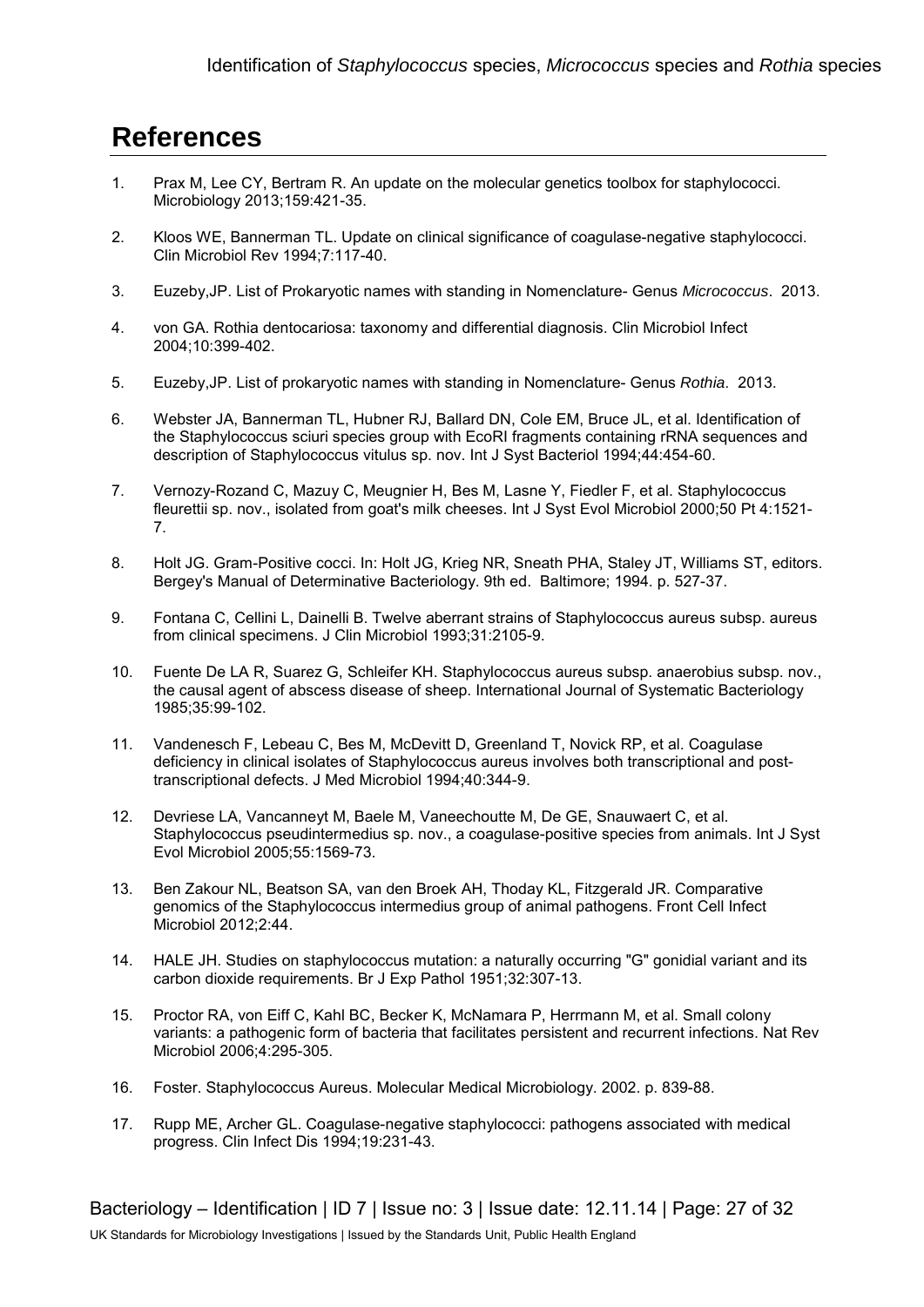- 18. Takahashi T, Satoh I, Kikuchi N. Phylogenetic relationships of 38 taxa of the genus Staphylococcus based on 16S rRNA gene sequence analysis. Int J Syst Bacteriol 1999;49 Pt 2:725-8.
- 19. Christensen GD, Parisi JT, Bisno AL, Simpson WA, Beachey EH. Characterization of clinically significant strains of coagulase-negative staphylococci. J Clin Microbiol 1983;18:258-69.
- 20. Jansen B, Schumacher-Perdreau F, Peters G, Pulverer G. New aspects in the pathogenesis and prevention of polymer-associated foreign-body infections caused by coagulase-negative staphylococci. J Invest Surg 1989;2:361-80.
- 21. Koneman EW, Allen SD, Janda WM, et al. Gram-Positive Cocci Part 1: Staphylococci and Related Gram-Positive Cocci. Koneman's Colour Atlas and Textbook of Diagnostic Microbiology. 6th ed. Philadelphia: Lippincott Williams & Wilkins; 2006. p. 623-71.
- 22. Kloos W, Bannerman TL. Staphylococcus and Micrococcus. In: Murray PR, Baron EJ, Pfaller MA, Tenover FC, Yolken RH, editors. Manual of Clinical Microbiology. 7th ed. Washington DC: American Society for Microbiology; 1999. p. 264-82.
- 23. Vandenesch F, Perrier-Gros-Claude JD, Bes M, Fuhrmann C, Delorme V, Mouren C, et al. Staphylococcus pasteuri-specific oligonucleotide probes derived from a random amplified DNA fragment
- 259. FEMS Microbiol Lett 1995;132:147-52.
- 24. Schleifer KH, Kloos WE. Isolation and Characterization of Staphylococci from Human Skin. International Journal of Systematic Bacteriology 1975;25:50-61.
- 25. Hajek V, Meugnier H, Bes M, Brun Y, Fiedler F, Chmela Z, et al. Staphylococcus saprophyticus subsp. bovis subsp. nov., isolated from bovine nostrils. Int J Syst Bacteriol 1996;46:792-6.
- 26. Baker JS. Comparison of various methods for differentiation of staphylococci and micrococci. J Clin Microbiol 1984;19:875-9.
- 27. Faller A, Schleifer KH. Modified oxidase and benzidine tests for separation of staphylococci from micrococci. J Clin Microbiol 1981;13:1031-5.
- 28. Wieser M, Denner EB, Kampfer P, Schumann P, Tindall B, Steiner U, et al. Emended descriptions of the genus Micrococcus, Micrococcus luteus (Cohn 1872) and Micrococcus lylae (Kloos et al. 1974). Int J Syst Evol Microbiol 2002;52:629-37.
- 29. Kloos WE, Tornabene TG, Schleifer KH. Isolation and characterization of Micrococci from human skin, including two new species: *Micrococus lylae* and *Micrococcus kristinae*. International Journal of Systematic Bacteriology 1974;24:79-101.
- 30. Georg LK, Brown JM. Rothia, Gen. Nov. an aerobic genus of the family actinomycetaceae. International Journal of Systematic Bacteriology 1967;17:79-88.
- 31. Funke G, von Graevenitz A, Clarridge JE, III, Bernard KA. Clinical microbiology of coryneform bacteria. Clin Microbiol Rev 1997;10:125-59.
- 32. van Tiel FH, Slangen BF, Schouten HC, Jacobs JA. Study of Stomatococcus mucilaginosus isolated in a hospital ward using phenotypic characterization. Eur J Clin Microbiol Infect Dis 1995;14:193-8.
- 33. Collins MD, Hutson RA, Baverud V, Falsen E. Characterization of a Rothia-like organism from a mouse: description of Rothia nasimurium sp. nov. and reclassification of Stomatococcus mucilaginosus as Rothia mucilaginosa comb. nov. Int J Syst Evol Microbiol 2000;50 Pt 3:1247-51.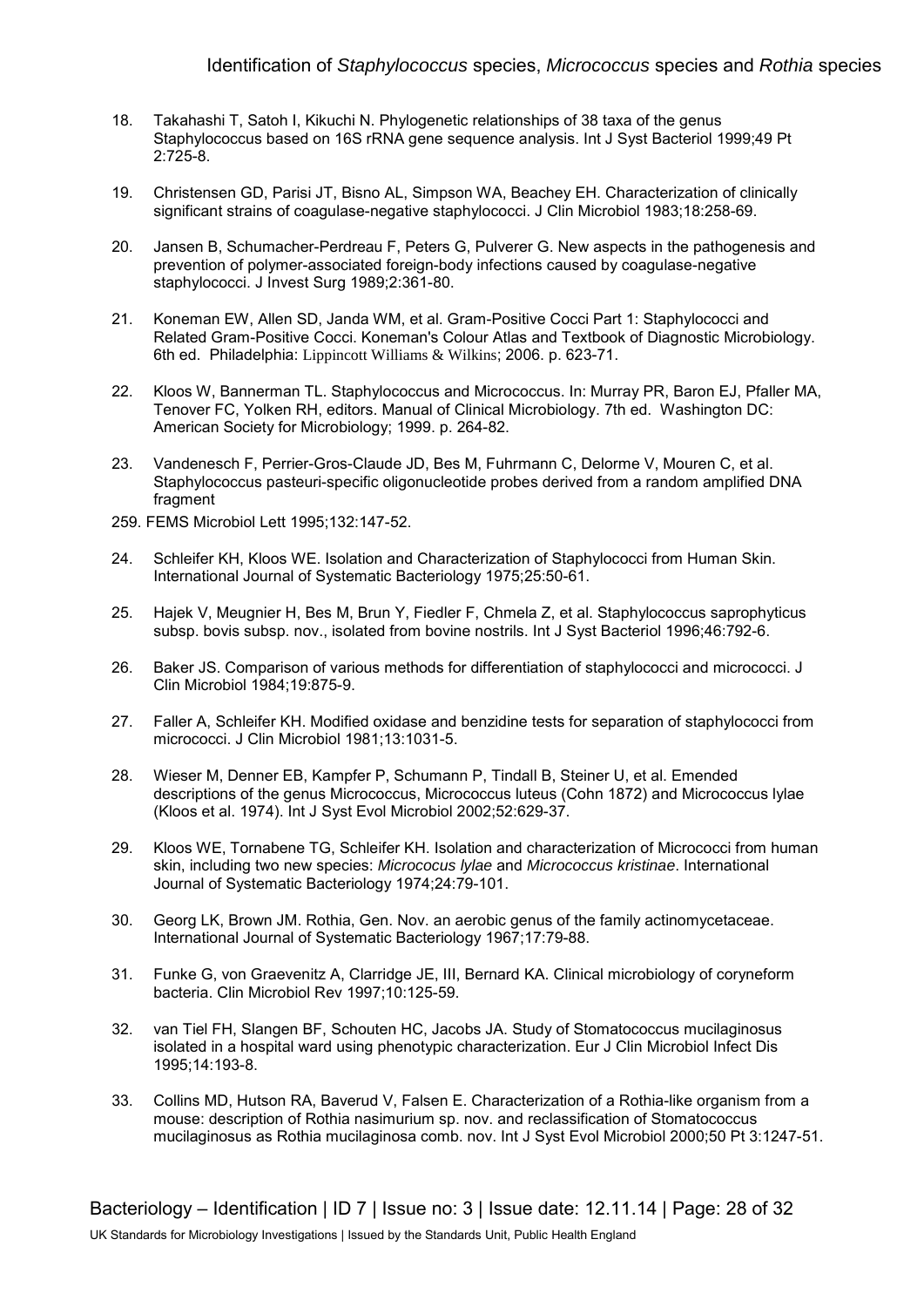- 34. Ruoff KL. Miscellaneous catalase-negative, gram-positive cocci: emerging opportunists. J Clin Microbiol 2002;40:1129-33.
- 35. Personne P, Bes M, Lina G, Vandenesch F, Brun Y, Etienne J. Comparative performances of six agglutination kits assessed by using typical and atypical strains of Staphylococcus aureus. J Clin Microbiol 1997;35:1138-40.
- 36. Stefani S, Chung DR, Lindsay JA, Friedrich AW, Kearns AM, Westh H, et al. Meticillin-resistant Staphylococcus aureus (MRSA): global epidemiology and harmonisation of typing methods. Int J Antimicrob Agents 2012;39:273-82.
- 37. Perry JD, Rennison C, Butterworth LA, Hopley AL, Gould FK. Evaluation of S. aureus ID, a new chromogenic agar medium for detection of Staphylococcus aureus. J Clin Microbiol 2003;41:5695-8.
- 38. Carricajo A, Treny A, Fonsale N, Bes M, Reverdy ME, Gille Y, et al. Performance of the chromogenic medium CHROMagar Staph Aureus and the Staphychrom coagulase test in the detection and identification of Staphylococcus aureus in clinical specimens. J Clin Microbiol 2001;39:2581-3.
- 39. Kluytmans J, Van GA, Willemse P, Van KP. Performance of CHROMagar selective medium and oxacillin resistance screening agar base for identifying Staphylococcus aureus and detecting methicillin resistance. J Clin Microbiol 2002;40:2480-2.
- 40. Brown DF, Edwards Di, Hawkey PM, Morrison D, Ridgway GL, Towner KJ, et al. Guidelines for the laboratory diagnosis and susceptibility testing of methicillin-resistant Staphylococcus aureus (MRSA). J Antimicrob Chemother 2005;56:1000-18.
- 41. Yrios JW. Comparison of rabbit and pig plasma in the tube coagulase test. J Clin Microbiol 1977;5:221-4.
- 42. European Parliament. UK Standards for Microbiology Investigations (SMIs) use the term "CE marked leak proof container" to describe containers bearing the CE marking used for the collection and transport of clinical specimens. The requirements for specimen containers are given in the EU in vitro Diagnostic Medical Devices Directive (98/79/EC Annex 1 B 2.1) which states: "The design must allow easy handling and, where necessary, reduce as far as possible contamination of, and leakage from, the device during use and, in the case of specimen receptacles, the risk of contamination of the specimen. The manufacturing processes must be appropriate for these purposes".
- 43. Official Journal of the European Communities. Directive 98/79/EC of the European Parliament and of the Council of 27 October 1998 on *in vitro* diagnostic medical devices. 7-12-1998. p. 1-37.
- 44. Health and Safety Executive. Safe use of pneumatic air tube transport systems for pathology specimens. 9/99.
- 45. Department for transport. Transport of Infectious Substances, 2011 Revision 5. 2011.
- 46. World Health Organization. Guidance on regulations for the Transport of Infectious Substances 2013-2014. 2012.
- 47. Home Office. Anti-terrorism, Crime and Security Act. 2001 (as amended).
- 48. Advisory Committee on Dangerous Pathogens. The Approved List of Biological Agents. Health and Safety Executive. 2013. p. 1-32
- 49. Advisory Committee on Dangerous Pathogens. Infections at work: Controlling the risks. Her Majesty's Stationery Office. 2003.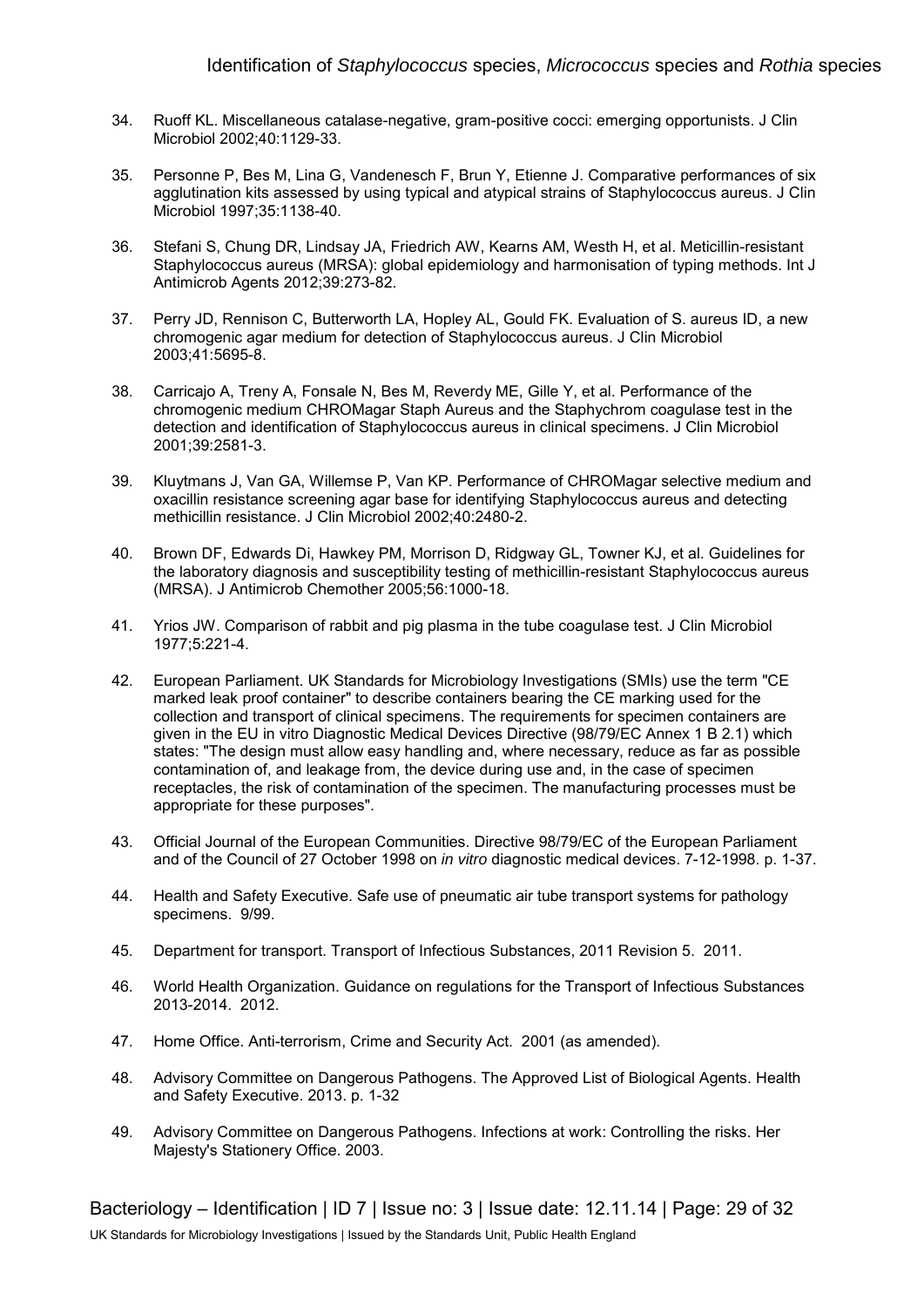- 50. Advisory Committee on Dangerous Pathogens. Biological agents: Managing the risks in laboratories and healthcare premises. Health and Safety Executive. 2005.
- 51. Advisory Committee on Dangerous Pathogens. Biological Agents: Managing the Risks in Laboratories and Healthcare Premises. Appendix 1.2 Transport of Infectious Substances - Revision. Health and Safety Executive. 2008.
- 52. Centers for Disease Control and Prevention. Guidelines for Safe Work Practices in Human and Animal Medical Diagnostic Laboratories. MMWR Surveill Summ 2012;61:1-102.
- 53. Health and Safety Executive. Control of Substances Hazardous to Health Regulations. The Control of Substances Hazardous to Health Regulations 2002. 5th ed. HSE Books; 2002.
- 54. Health and Safety Executive. Five Steps to Risk Assessment: A Step by Step Guide to a Safer and Healthier Workplace. HSE Books. 2002.
- 55. Health and Safety Executive. A Guide to Risk Assessment Requirements: Common Provisions in Health and Safety Law. HSE Books. 2002.
- 56. Health Services Advisory Committee. Safe Working and the Prevention of Infection in Clinical Laboratories and Similar Facilities. HSE Books. 2003.
- 57. British Standards Institution (BSI). BS EN12469 Biotechnology performance criteria for microbiological safety cabinets. 2000.
- 58. British Standards Institution (BSI). BS 5726:2005 Microbiological safety cabinets. Information to be supplied by the purchaser and to the vendor and to the installer, and siting and use of cabinets. Recommendations and guidance. 24-3-2005. p. 1-14
- 59. Savini V, Barbarini D, Polakowska K, Gherardi G, Bialecka A, Kasprowicz A, et al. Methicillinresistant Staphylococcus pseudintermedius infection in a bone marrow transplant recipient. J Clin Microbiol 2013;51:1636-8.
- 60. Al MM, Raoult D, Roux V. Staphylococcus massiliensis sp. nov., isolated from a human brain abscess. Int J Syst Evol Microbiol 2010;60:1066-72.
- 61. Stepanovic S, Jezek P, Dakic I, Vukovic D, Seifert L. Staphylococcus sciuri: an unusual cause of pelvic inflammatory disease. Int J STD AIDS 2005;16:452-3.
- 62. Dakic I, Morrison D, Vukovic D, Savic B, Shittu A, Jezek P, et al. Isolation and molecular characterization of Staphylococcus sciuri in the hospital environment. J Clin Microbiol 2005;43:2782-5.
- 63. Stepanovic S, Dakic I, Morrison D, Hauschild T, Jezek P, Petras P, et al. Identification and characterization of clinical isolates of members of the Staphylococcus sciuri group. J Clin Microbiol 2005;43:956-8.
- 64. Vandenesch F, Lebeau C, Bes M, Lina G, Lina B, Greenland T, et al. Clotting activity in Staphylococcus schleiferi subspecies from human patients. J Clin Microbiol 1994;32:388-92.
- 65. Bocher S, Tonning B, Skov RL, Prag J. Staphylococcus lugdunensis, a common cause of skin and soft tissue infections in the community. J Clin Microbiol 2009;47:946-50.
- 66. Barbuddhe SB, Maier T, Schwarz G, Kostrzewa M, Hof H, Domann E, et al. Rapid identification and typing of listeria species by matrix-assisted laser desorption ionization-time of flight mass spectrometry. Appl Environ Microbiol 2008;74:5402-7.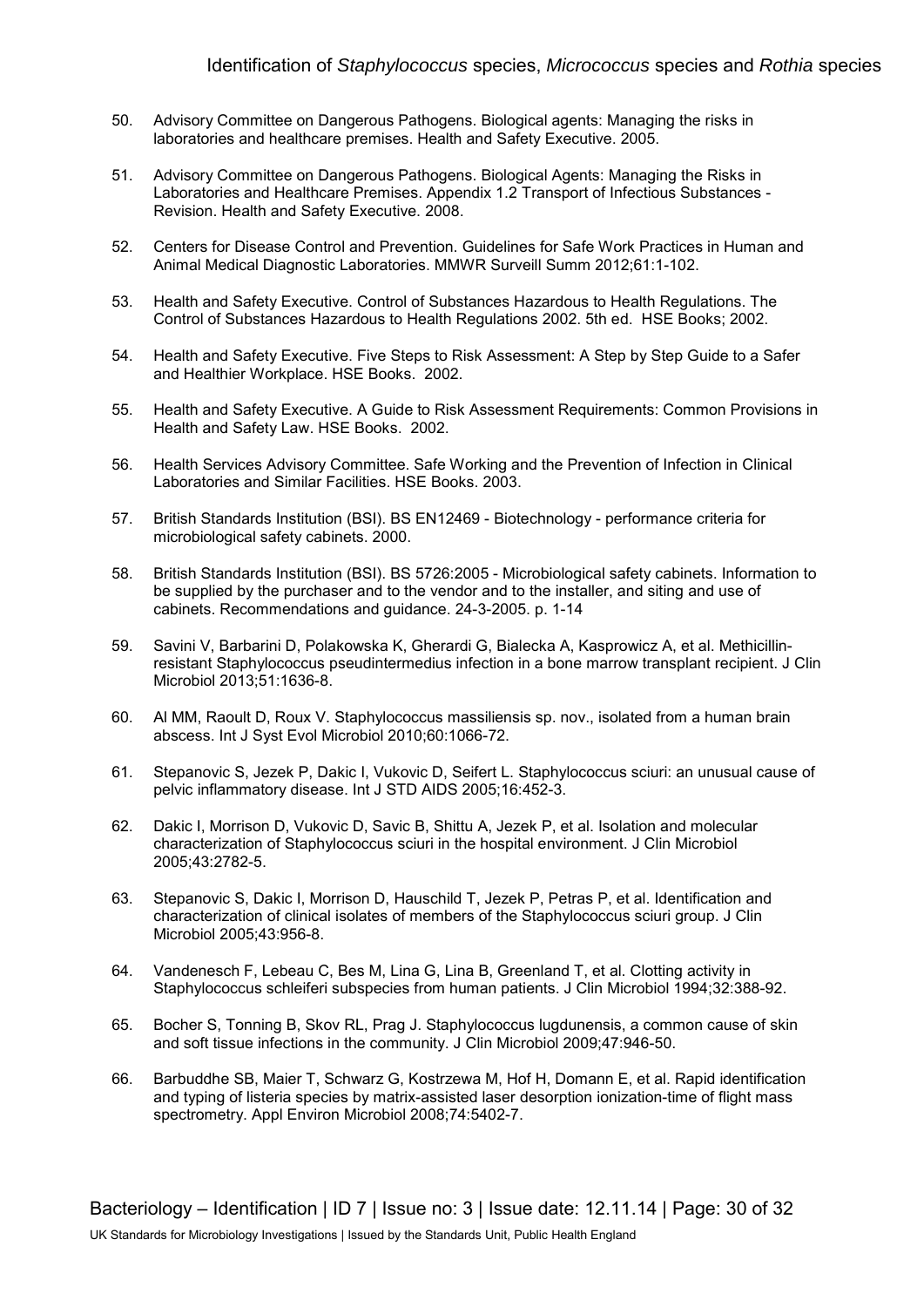- 67. Dubois D, Leyssene D, Chacornac JP, Kostrzewa M, Schmit PO, Talon R, et al. Identification of a variety of Staphylococcus species by matrix-assisted laser desorption ionization-time of flight mass spectrometry. J Clin Microbiol 2010;48:941-5.
- 68. Gribaldo S, Cookson B, Saunders N, Marples R, Stanley J. Rapid identification by specific PCR of coagulase-negative staphylococcal species important in hospital infection. J Med Microbiol 1997;46:45-53.
- 69. Edwards KJ, Kaufmann ME, Saunders NA. Rapid and accurate identification of coagulasenegative staphylococci by real-time PCR. J Clin Microbiol 2001;39:3047-51.
- 70. Stepan J, Pantucek R, Doskar J. Molecular diagnostics of clinically important staphylococci. Folia Microbiol (Praha) 2004;49:353-86.
- 71. Sasaki T, Tsubakishita S, Tanaka Y, Sakusabe A, Ohtsuka M, Hirotaki S, et al. Multiplex-PCR method for species identification of coagulase-positive staphylococci. J Clin Microbiol 2010;48:765-9.
- 72. Hirotaki S, Sasaki T, Kuwahara-Arai K, Hiramatsu K. Rapid and accurate identification of humanassociated staphylococci by use of multiplex PCR. J Clin Microbiol 2011;49:3627-31.
- 73. Pichon B, Hill R, Laurent F, Larsen AR, Skov RL, Holmes M, et al. Development of a real-time quadruplex PCR assay for simultaneous detection of nuc, Panton-Valentine leucocidin (PVL), mecA and homologue mecALGA251. J Antimicrob Chemother 2012;67:2338-41.
- 74. Hauschild T, Stepanovic S. Identification of Staphylococcus spp. by PCR-restriction fragment length polymorphism analysis of dnaJ gene. J Clin Microbiol 2008;46:3875-9.
- 75. Ghebremedhin B, Layer F, Konig W, Konig B. Genetic classification and distinguishing of Staphylococcus species based on different partial gap, 16S rRNA, hsp60, rpoB, sodA, and tuf gene sequences. J Clin Microbiol 2008;46:1019-25.
- 76. Tenover FC, Arbeit R, Archer G, Biddle J, Byrne S, Goering R, et al. Comparison of traditional and molecular methods of typing isolates of Staphylococcus aureus. J Clin Microbiol 1994;32:407-15.
- 77. Pourcel C, Hormigos K, Onteniente L, Sakwinska O, Deurenberg RH, Vergnaud G. Improved multiple-locus variable-number tandem-repeat assay for Staphylococcus aureus genotyping, providing a highly informative technique together with strong phylogenetic value. J Clin Microbiol 2009;47:3121-8.
- 78. Murchan S, Kaufmann ME, Deplano A, de RR, Struelens M, Zinn CE, et al. Harmonization of pulsed-field gel electrophoresis protocols for epidemiological typing of strains of methicillinresistant Staphylococcus aureus: a single approach developed by consensus in 10 European laboratories and its application for tracing the spread of related strains. J Clin Microbiol 2003;41:1574-85.
- 79. Shopsin B, Gomez M, Montgomery SO, Smith DH, Waddington M, Dodge DE, et al. Evaluation of protein A gene polymorphic region DNA sequencing for typing of Staphylococcus aureus strains. J Clin Microbiol 1999;37:3556-63.
- 80. Harmsen D, Claus H, Witte W, Rothganger J, Claus H, Turnwald D, et al. Typing of methicillinresistant Staphylococcus aureus in a university hospital setting by using novel software for spa repeat determination and database management. J Clin Microbiol 2003;41:5442-8.
- 81. Koreen L, Ramaswamy SV, Graviss EA, Naidich S, Musser JM, Kreiswirth BN. spa typing method for discriminating among Staphylococcus aureus isolates: implications for use of a single marker to detect genetic micro- and macrovariation. J Clin Microbiol 2004;42:792-9.